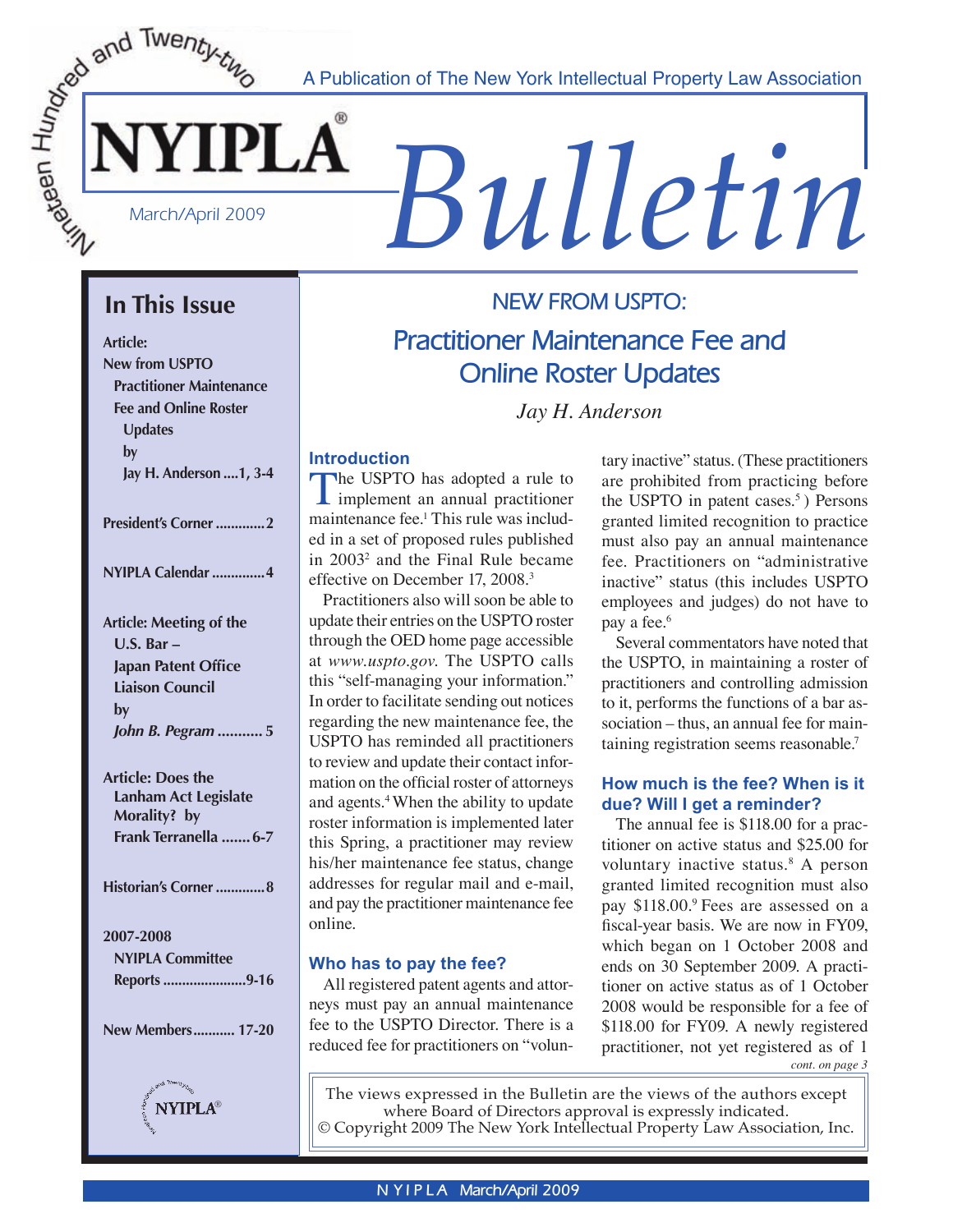

PRESIDENT'S CORNER

PRESIDENT'S CORNER

#### March 2009

In my last message, I commented on the cor-<br>nerstone values of the NYIPLA of profes-<br>signalism at big and simility. I am groud that nerstone values of the NYIPLA of professionalism, ethics and civility. I am proud that this Association, in promoting these values, has supported the creation of the newly formed Hon. William C. Conner Inn of Court -- the first intellectual property law focused American Inn of Court in New York and the seventh in the nation. The mission of the Conner Inn is to promote excellence in professionalism, ethics, civility and legal skills for judges, lawyers, academicians, and students of law and to advance the education of the members of the Inn, the members of the bench and bar, and the public in the field of intellectual property law.

I am also proud to report that the Association has started its own diversity scholarship program, and will be awarding at the Association's Annual Meeting in May at least one scholarship to offset tuition costs for a qualified student who is interested in intellectual property law and who is attending a local law school. With the help of Ed Bailey (Chair) of the **Diversity Scholarship Committee**, the Association has started raising funds for this program. If you haven't already done so, please speak with Ed about making a donation.

 Our committees have been very active. The **ADR Committee** sponsored an educational lunch program on Getting the Most Out of Mediation, thanks to the efforts of Walt Hanley (Chair).

 Thanks to the efforts of the **Amicus Committee**, including Charles Weiss (Chair) and Dave Ryan (Board liaison), the committee is preparing a draft brief for consideration by the Board in one case and is studying the possibility of filing briefs in two additional cases.

 The **CLE Committee** was very busy planning and running the Fall One Day CLE Program, which was very well done and well attended thanks to the efforts of the CLE Committee, Dorothy Auth (Chair), and Tom Meloro (Board liaison), and is now working on a Spring Half Day CLE Trademark program.

 Special thanks to John Pegram (**Liaison to the JPO**) who represented the Association at the U.S. Bar – JPO Liaison Council in January. His report in this Bulletin and related documents are available on the Association's website at www.nyipla.org.

Our **Meetings and Forums Committee** held a lunch meetings on Recent Developments at the ITC thanks to Rich Erwine (Chair) and Alexandra Urban (Board liaison).



 Marilyn Brogan (Chair) and Ronald Clayton (Board liaison) of the **Membership Committee** were proud to report that our membership is up as of the end of the calendar year 2008 and as of March 2009, which is greatly appreciated.

 The new **Outreach Committee**, thanks to Alicia Russo (Chair) and Tom Meloro (Board liaison), is already busy discussing new ways that the Association can interact with other organizations, including the Upper Manhattan Intellectual Property Zone.

 Special thanks again to Stephen Quigley (**Publications Committee** Chair) and Dale Carlson (Board liaison) for putting together this Bulletin.

 Please sign up for committees using the process set out on the Association's website at www. nyipla.org. Click on "Committees" and submit your choices on line.

 The Association is considering engaging a service to make available on its website an archive of all of its records in scanned and searchable formats. If you have any records, including documents and things from the NY Patent Law Association, we would like to scan them for posterity. Please contact me directly.

 Thank you for your continued support of the NYIPLA and its mission.

Sincerely,

Anthony Giaccio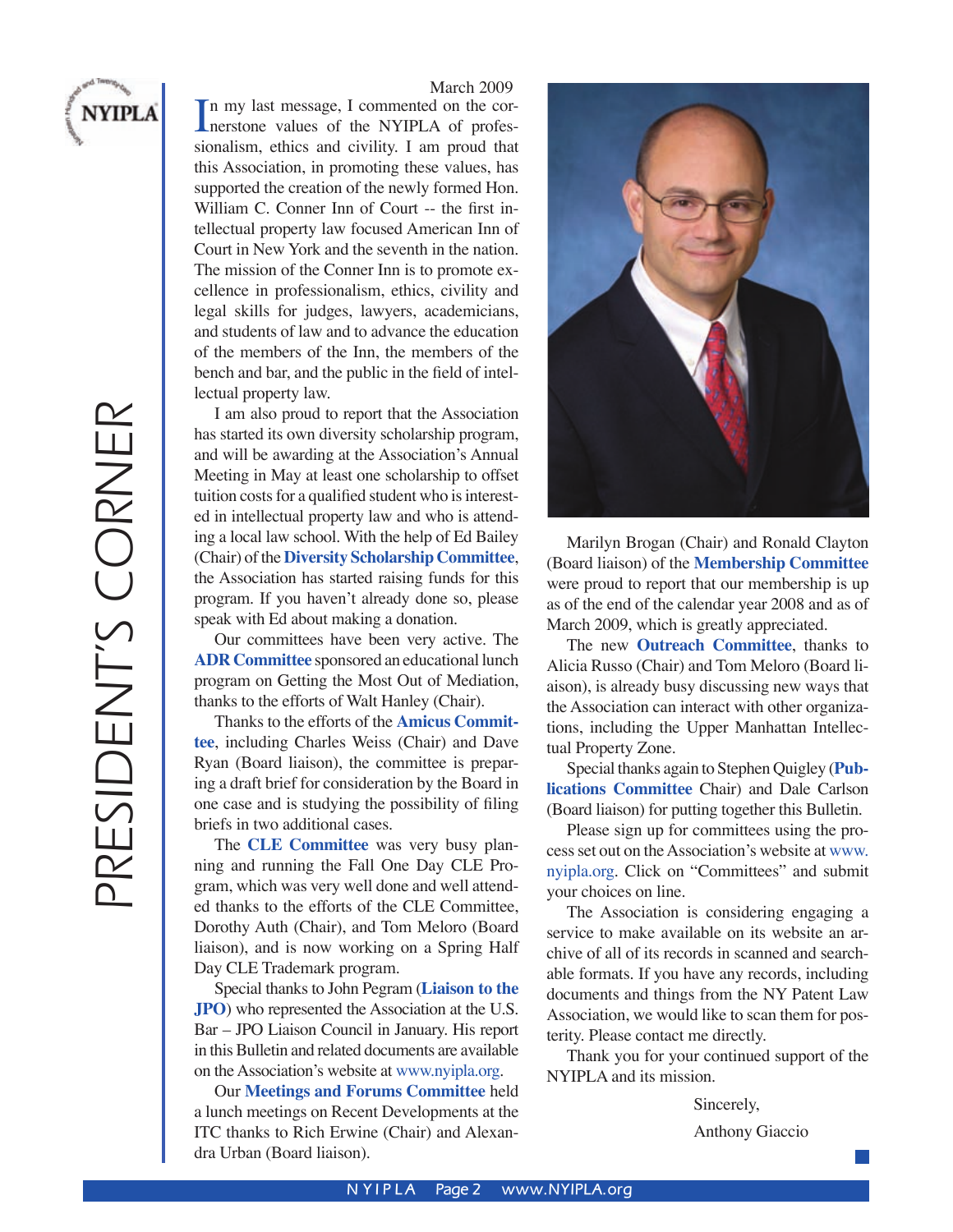October 2008, would not have to pay a fee until FY10. If a practitioner switches from active to voluntary inactive status during FY09, s/he would be assessed \$118.00 in FY09, but only \$25.00 in FY10.10

 With respect to reminders, the rule states: "Adequate notice shall be published and sent to practitioners in advance of the due date"<sup>11</sup> without setting forth a specific date (presumably not later than 30 September, the last day of each fiscal year). The USPTO plans to send a notice to each practitioner this Spring, setting a due date and providing instructions for paying the fee. Where multiple practitioners are at the same firm, the firm may make a single payment covering all its practitioners.<sup>12</sup>

#### **What will the fees be used for?**

 The stated purpose for adopting the fee is "to maintain a roster of registered practitioners, including affording practitioners due process, protecting the public, preserving the integrity of the Office, and maintaining high professional standards."13 In response to a comment on the 2003 proposed rules, the USPTO also states: "Annual practitioner maintenance fees collected under section 11.8(d) will be used to support maintenance of the roster of registered attorneys and agents, including the disciplinary system."14 This, of course, raises the question as to how OED activities were previously funded.

 Some commentators have noted that, in spite of these statements from the USPTO, there is really nothing to prevent future diversion of the funds raised by collecting practitioner maintenance fees, which may amount to between about two and three million dollars each year. Furthermore, assessing a fee for "maintaining high professional standards" could be seen by some as a device for getting those less interested in patent practice out of active status and into voluntary inactive status.15

 There does not appear to be a clear relationship between the OED's tasks (maintaining the roster, operating the disciplinary system in the OED, etc.) and the amount of the fees that would be collected. Query: is it pure coincidence that the new fee under rule number 37 C.F.R. § 11.8 is \$118?16 Then again, we may expect this fee, like all USPTO fees, to increase in coming years without regard to the actual cost of maintaining an electronic roster or running the OED.

#### **What if I forget to pay?**

 A practitioner who fails to pay the annual maintenance fee is subject to administrative suspension.17 The OED Director will send a notice to the practitioner by mail at the postal address on the roster or by e-mail to the e-mail address(es) on the roster. The notice is also published. This notice will demand payment of the maintenance fee, plus a \$50.00 delinquency fee,<sup>18</sup> within 60 days.<sup>19</sup>

 If the practitioner does not comply within the time allowed, the OED Director will send (and publish) a Rule to Show Cause why the practitioner's registration should not be suspended. The practitioner may file a response within 30 days, and the OED Director may file a reply within 10 days of receiving a copy of the response. If the USPTO Director determines that there are no genuine issues of material fact regarding the Office's compliance with the notice requirements or failure of the practitioner to pay the required fees, the USPTO Director shall enter an order suspending the practitioner.20

 One can imagine a practitioner failing to pay the maintenance fee, failing to reply to the subsequent notice, and then being suspended, all because s/he did not maintain a current address on the roster. The practitioner can avoid this by checking on his/her "annual maintenance fee status," which will be displayed with the contact information below the practitioner's registration number. The practitioner will be able to see whether a fee is due, what balance is due, and the due date.

 A suspended practitioner may be reinstated by making an application to the OED Director, paying all maintenance fees and delinquency fees due, and paying a \$100.00 reinstatement fee.<sup>21</sup> However, if the practitioner remains suspended more than two years, s/he must also retake and pass the registration examination to be reinstated.22 Reinstatement is not retroactive.

#### **Voluntary inactive status**

 Voluntary inactive status may be suitable for practitioners who have retired or are unable to continue their practice, but still desire to maintain a recognized professional association with the USPTO.23 As long as the practitioner remains in voluntarily inactive status for an entire fiscal year, the maintenance fee is only \$25.00 for that year.

 A practitioner who has failed to pay a required activestatus fee, or who is administratively suspended, may not enter voluntary inactive status.<sup>24</sup>

#### **Updating contact information online**

 The USPTO is requesting all practitioners to check the agent/attorney roster to ensure that their business mailing address is accurate. If not, you will need to fill out a printable "Change of Address" form and mail it to the OED.

 Sometime after 1 March 2009, the OED will send a password and a user ID, in two separate mailings, to each practitioner. A practitioner will then be able to sign in at the OED's "On-Line Change of Address" page,<sup>25</sup> change the address and phone number on the roster, and add e-mail addresses (up to three). The OED will not change a listed e-mail address, and will not make a practitioner's e-mail address public.26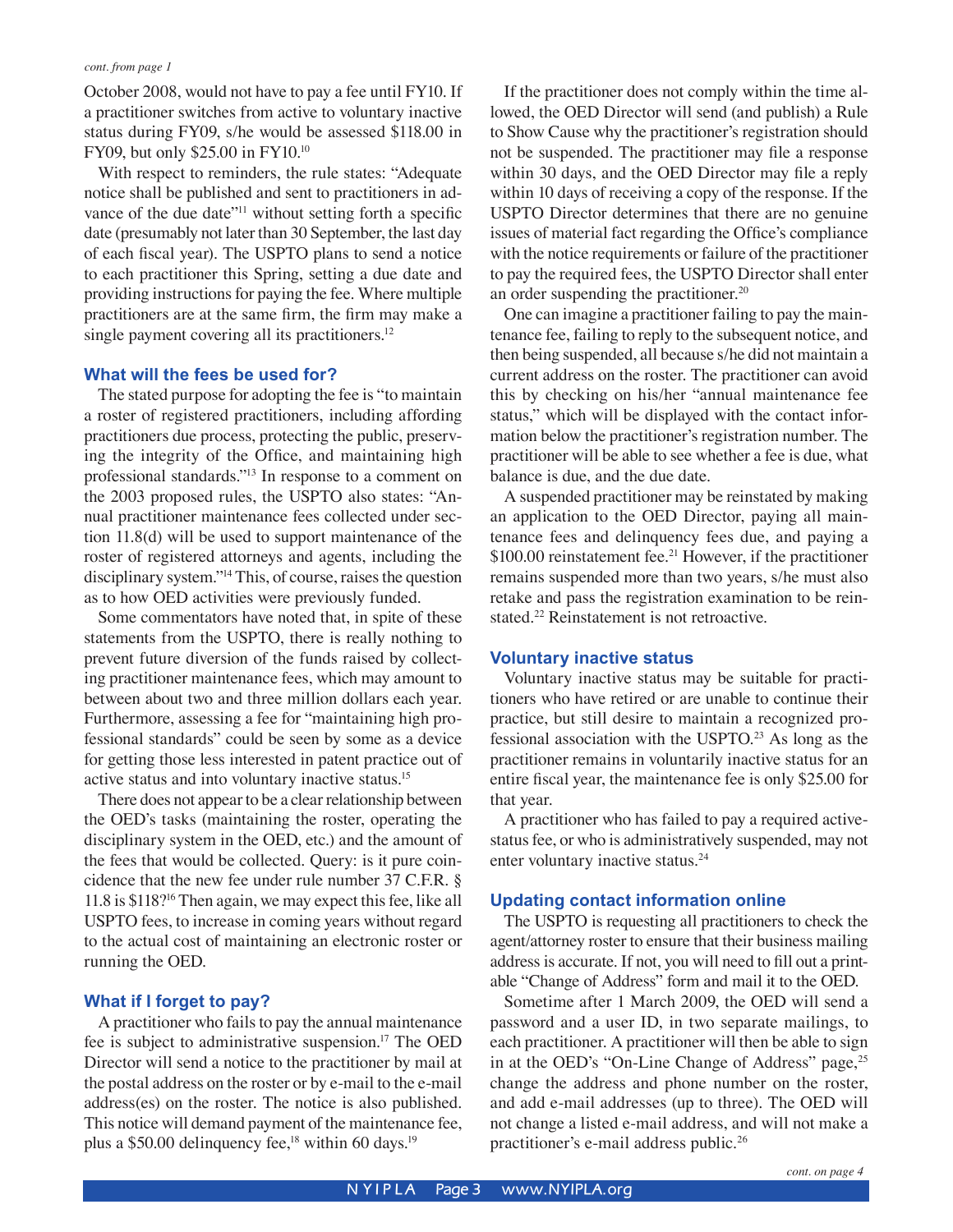A firm may make a single payment of the maintenance fee for all its practitioners. The firm (or company) name must be the same for all practitioners. The USPTO warns that the name must match precisely for all practitioners' listings (down to commas and ampersands) or else they will not be recognized as members of the same firm.<sup>27</sup>

#### **What you need to do**

1. Check the roster. If your address is not accurate, fill in, print out and mail a paper Change of Address form to the OED.

2. Watch your mail. You should receive a user ID and a password for updating your roster entry. You should also receive information about paying the annual maintenance fee.

3. Build an accurate roster entry. Sign in with the user ID and password on the "Registered Practitioner Sign In" page. Make sure your address is exactly the same as everyone else at your firm. List multiple e-mail addresses; make one of those addresses your personal home e-mail (so that at least one e-mail address will still be good even after changing firms). Get the "An-



nual Practitioner Maintenance Fee Summary" to see the amount due and the due date.

4. Pay the annual practitioner maintenance fee online. Don't wait until the last minute or the last day to do so.

*Jay Anderson is Chair of the Committee on License to Practice*  *Requirements and is counsel at Wiggin and Dana. He can be contacted at* janderson@wiggin.com*. Discussions with Committee members Michael Chakansky, Ted Weisz, Wanli Wu, and Brian Coggio, as well as Board Liaison Allan Fanucci, are gratefully acknowledged.*

#### **NOTES**

- 1 73 Fed. Reg.. 67,757 (2008) (codified at 37 C.F.R. § 11.8(d)).
- 2 68 Fed. Reg. 69,441 (2003).
- 3 73 Fed. Reg. 67,750 (2008).
- 4 http://www.uspto.gov/main/homepagenews/2008dec11.htm 5 73 Fed. Reg.. 67,758 (2008) (codified at 37 C.F.R. § 11.11(d)(5)).
- 6 73 Fed. Reg. 67,751 (2008).

<sup>7</sup> *See* http://promotetheprogress.com/blog/the-practitioner-maintenance-fee-a-necessary-development-that-carries-significant-concerns; http://www.intelligenceblog. com/2008/11/annual-practitioner-fee-at-uspto.html

- 
- 8 37 C.F.R. § 1.21(a)(7).
- 9 37 C.F.R. § 1.21(a)(8). 10 73 Fed. Reg. 67,751 (2008).
- <sup>11</sup> 37 C.F.R. § 11.8(d).
- 12 http://www.uspto.gov/main/homepagenews/2008dec11.htm
- 13 73 Fed. Reg. 67,750 (2008).
- 14 73 Fed. Reg. 67,753 (2008).
- <sup>15</sup> *See* http://www.patentlyo.com/patent/2008/11/patent-practice.html; http://promotetheprogress.com/blog/the-practitioner-maintenance-fee-and-the-promise-thatshould-not-have-been-made/780/

<sup>16</sup> See http://www.patentlyo.com/patent/2008/11/patent-practice.html (and comments).

- 17 73 Fed. Reg. 67,751 (2008).
- 18 37 C.F.R. § 1.21(a)(9)(i).
- 19 37 C.F.R. § 11.11(b)(1).
- 20 37 C.F.R. § 11.11(b)(2).
- 21 37 C.F.R. § 1.21(a)(9)(ii).
- $^{22}$  37 C.F.R. § 11.11(f).
- 23 73 Fed. Reg. 67,751 (2008).
- 24 37 C.F.R. § 11.11(d).

25 http://www.uspto.gov/web/offices/dcom/olia/oed/aboutaddress.htm

No passwords or IDs had been issued at this writing, so these online features could not be tested.

26 http://www.uspto.gov/main/homepagenews/2008dec11.htm; 37 C.F.R. § 11.11(a) 27 http://www.uspto.gov/main/homepagenews/2008dec11.htm

# *NYIPLA Calendar*

*SAVE THESE DATES - More Details to Follow*

**CLE Day of Dinner • March 27, 2009 •** Waldorf=Astoria, Starlight Roof • 301 Park Avenue, NYC

**87th Annual Dinner in Honor of the Federal Judiciary • Friday, March 27, 2009** • Waldorf-Astoria

**25th Annual Joint Patent Practice Seminar • April 30, 2009 •** Hilton New York

**CLE Program • Friday, May 15, 2009** • The Harvard Club, NYC Title: Patent/Trade Secret Complementariness: An Unsuspected Synergy Speaker: Professor Karl F. Jorda, Franklin Pierce Law Center

**NYIPLA Annual Meeting and Award Dinner • Wednesday, May 20, 2009** University Club, 1 West 54th Street at Fifth Avenue, NYC 4:00 PM Business Meeting • 5:00 PM Cocktail Reception • 6:30 PM Dinner and Awards

**CLE Program • Friday, June 26, 2009** • The Harvard Club, NYC *Title: The Issue of Future Damages/Ongoing Royalties Post eBay* Speakers: Hon. Ron Clark, U. S. District Court, Eastern District of Texas, Brian Napper, FTI Consulting, Richard Erwin, Quinn Emanuel Urquhart Oliver & Hedges, LLP

**CLE Program • Wednesday, September 16, 2009 •** The Harvard Club, NYC Title: New Board of Appeals Rules and Appellate Practice before the Board of Appeals and Patent Interferences Speaker: Honorable Michael R. Fleming, Chief Administrative Judge, Board of Patent Appeals and Interferences, U. S. Patent and Trademark Office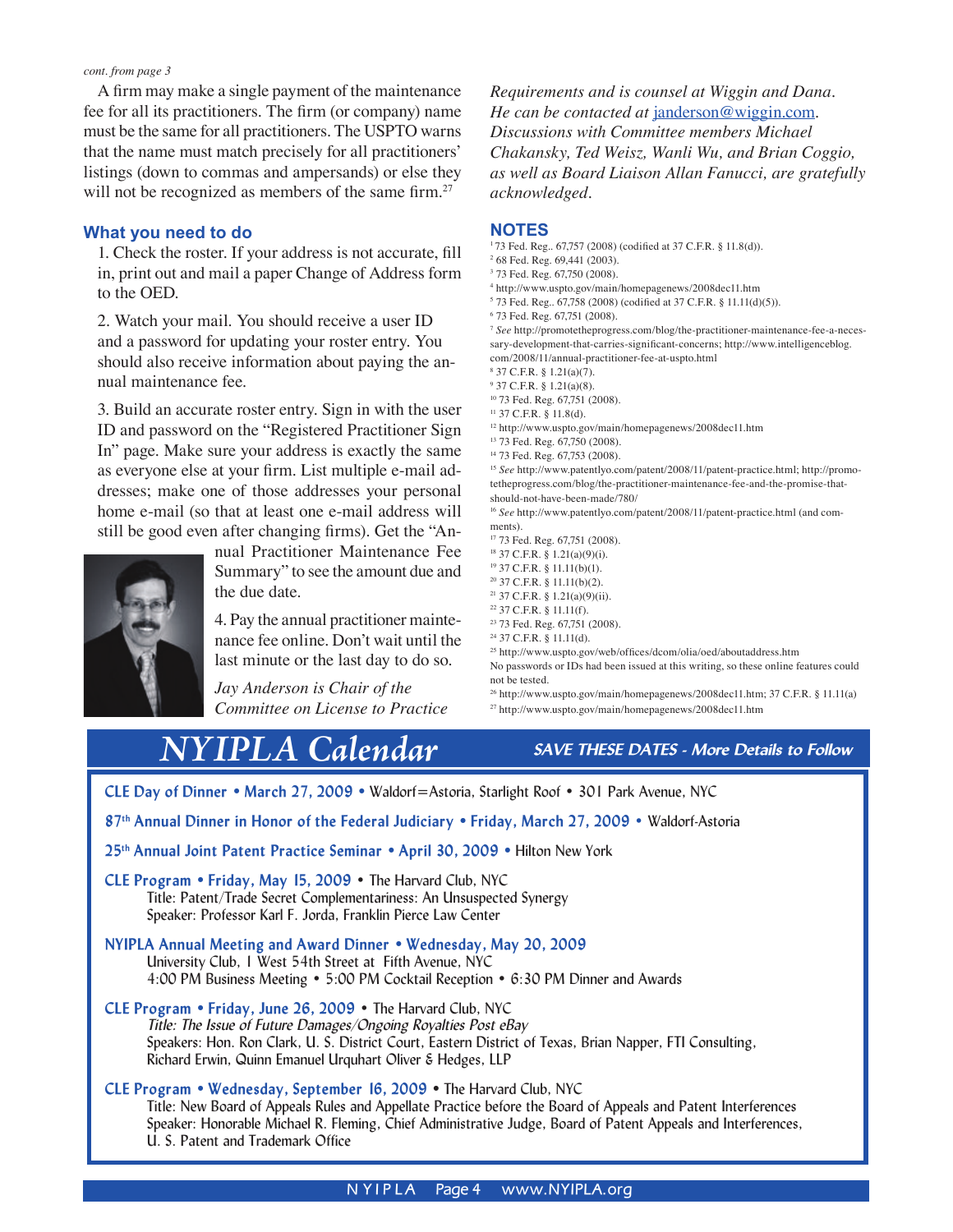# **Meeting of the U.S. Bar – Japan Patent Office Liaison Council** *by John B. Pegram*

The U.S. Bar – JPO Liaison Council met in Tokyo for<br>an all-day meeting on January 16, 2009. The Liaison<br>Council is a user group comprising delegates from U.S. Council is a user group comprising delegates from U.S. IP organizations which meets annually with high-ranking officials of the Japan Patent Office. The U.S. Bar delegation is chaired by Jeffrey Navon. NYIPLA was represented at this meeting by John B. Pegram.

Most of the morning was devoted to reports by U.S. Bar members on topics that had been specifically requested by the JPO, but also included a discussion with Matsuo Nonaka, Deputy Director of the JPO Policy and Research Section, concerning measures to reduce backlogs in Japan and the U.S. (The U.S. delegates' presentations are identified in the meeting agenda which will be posted on the JPO Liaison Council Reports section on NYIPLA's website, along with copies of some of the JPO presentations.)

Satoshi Hattori, Director of the JPO Quality Management Office, described the activities of his Office since it was established in 2007 and made a presentation on Measures to Monitor the Quality of Examination. In response to questions from the U.S. delegates, Mr. Hattori said his Office welcomes both general comments as well as comments about individual cases, noting, however, that such comments may not affect case results.

A highlight of the meeting was the presentation by Hiroshi Kawamata, a Deputy Director of the International Affairs Division, on Programs to Improve the Quality of PCT Search. Mr. Kawamata explained that the JPO is seeking to improve the quality of searching for both PCT and domestic cases. The JPO does not believe the current PCT searching works well, at least in part because it does not include "secret prior art," meaning unpublished applications in the 18 months before the priority date of the application being searched.

Mr. Kawamata described a draft proposal for improvement of the PCT system, called "NEO (Next-generation, Economy-Oriented)-PCT," which the JPO had disclosed to their Trilateral partners (EPO & USPTO) and to WIPO only a short while before the January 16, 2009 meeting with our Liaison Council. Although the draft remains confidential, with permission of the JPO, a summary of the proposal is provided below.

In principle, the NEO-PCT proposal is intended to provide (1) full searching of "secret prior art," (2) enhancement of the effectiveness of the International Search Report (ISR), etc. for use in the National Stage, and (3) building confidence in search results from other offices. The JPO envisions a three step evolution of the PCT:

First, the JPO suggests that offices be encouraged to introduce arrangements for the early national entry of PCT applications to accelerate patent issuance within the current PCT framework. Further, the proposal would enable parallel or close-in-time processing of the international and national phases, which would reduce workloads of both applicants and offices significantly as compared with a sequential process with a long time gap. This procedure also includes searching after the 18-month publication of "secret prior art," to enhance the value of the search report. This step could be accomplished by amendment of the PCT regulations.

Second, the JPO suggests that the parallel or closein-time processing evolves into a combined procedure under the NEO-PCT, where an action by the OFA (Office of First Action) or the OSA (Office of Second Action) may have legal effect in any member states of the NEO-PCT. Further, applicants could choose OFA or OSA from qualified authorities. The NO (National Office) can decide in advance to what extent will the legal effect of FA and SA be recognized, depending on the authorities and requirements (novelty, inventive step, etc.) As the credibility of the authorities builds among the member states, the level of acceptance by NO and the degree of work-sharing will also rise. This step would require amendment of the PCT.

Third, all PCT members would join the NEO-PCT. Reliance on the examination results and the effect of work-sharing would be maximized. The JPO recognizes that this may not occur before further substantive patent law harmonization.

Later in the afternoon, there was a related presentation on the Development of Global Worksharing by Hiroki Uejima, an Assistant Director of the JPO Examination Policy Planning Office. He explained a proposal called JP-First, implemented in April 2008. The JPO prioritizes examination of applications that are first filed in the JPO and then filed in one or more offices under the Paris Convention if an examination request is filed within two years of JPO filing. In over 80% of such cases, the JPO's first office action is available before the first actions in the EPO, Korea or the United States. In most cases, the JPO search includes "secret prior art."

Mr. Uejima also reported on the Patent Prosecution Highway programs. While he reported that U.S. and Japanese users now exceed 100 organizations each, as of October 31, 2008, there had been only 711 PPH requests from Japan to the United States, and 420 requests from the United States to Japan.

The meeting concluded with JPO responses to inquiries



submitted before the meeting by U.S. delegates. The subjects are identified in the Agenda which will be posted on the NYIPLA IP Practice in Japan website.

*John Pegram is a past president of the NYIPLA and is currently the Association's representative for the U.S. Bar – JPO Liaison Council. He is a partner at Fish & Richardson and can be contacted at pegram@fr.com.*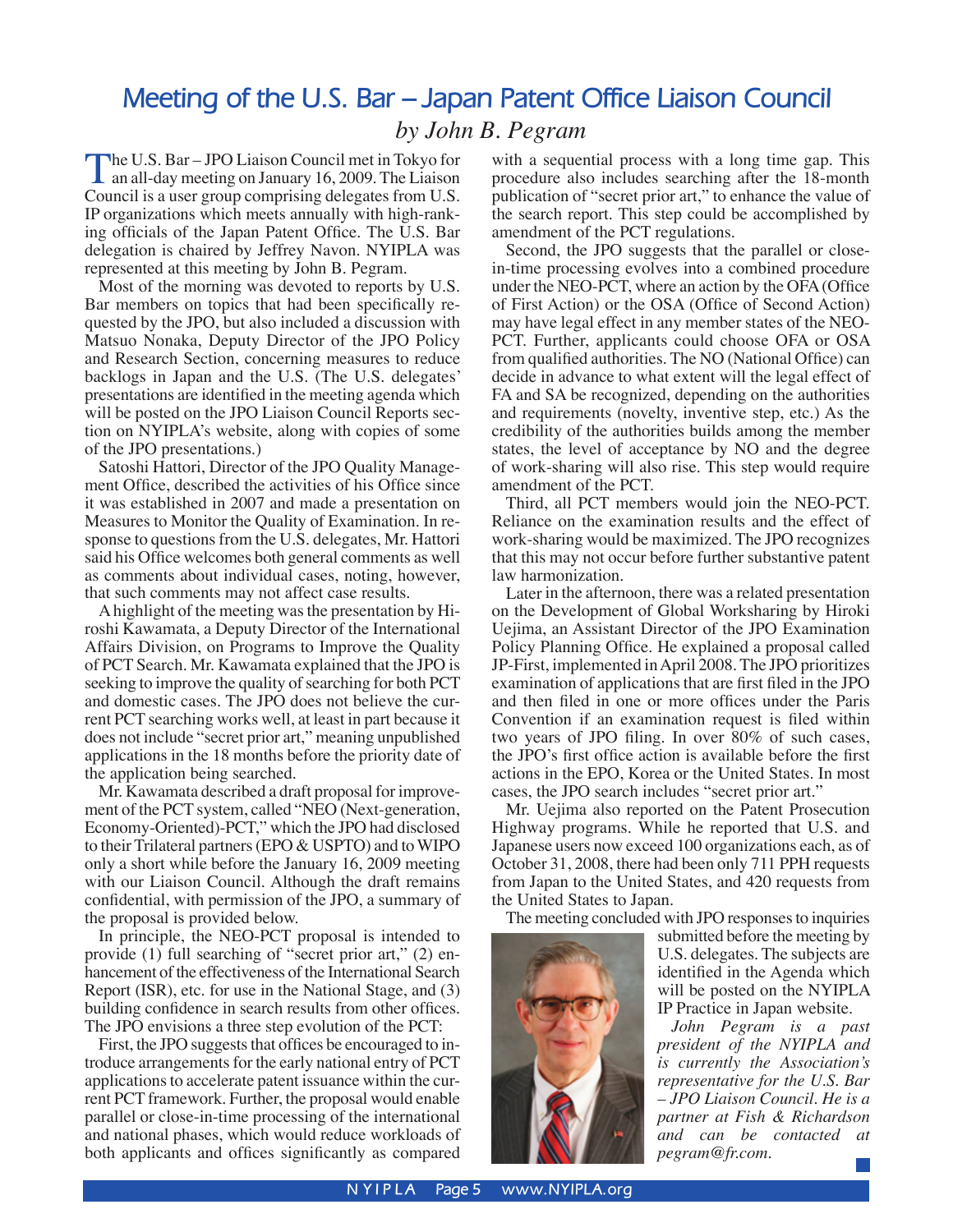# **Does the Lanham Act Legislate Morality?**

*by Frank Terranella*

Section 2(a) of the Lanham Act is an absolute bar to registration where a trademark consists of or comprises "immoral" or "scandalous" matter. 15 U.S.C. §  $1052(a)$ . To be considered "scandalous," a mark must be "shocking to the sense of truth, decency or propriety; disgraceful; offensive; disreputable; . . . giving offense to the conscience or moral feelings; . . . [or] calling out for condemnation," in the context of the marketplace as applied to the goods or services described in the application. *In re Mavety Media Group Ltd.,* 33 F.3d 1367, 1371, 31 USPQ2d 1923, 1925 (Fed. Cir. 1994).

 The Trademark Trial and Appeal Board noted in *In re Thomas Laboratories, Inc.*, 189 USPQ 50, 52 (TTAB 1975): "[I]t is imperative that fullest consideration be given to the moral values and conduct which contemporary society has deemed to be appropriate and acceptable." For this reason, the statutory language "scandalous" has been considered to encompass matter that is "vulgar," a term that has been defined as "lacking in taste, indelicate, morally crude." *In re Runsdorf*, 171 USPQ 443, 444 (TTAB 1971).

 Scandalous is determined from the standpoint of "not necessarily a majority, but a substantial composite of the general public, … and in the context of contemporary attitudes." *In re Wilcher Corp.*, 40 USPQ2d 1929, 1930 (TTAB 1996). However, the mere fact that a profane word may be uttered more freely in contemporary American society than was done in the past does not render such words any less profane. *In re Tinseltown, Inc.,* 212 USPQ 863 (TTAB 1981) (BULLSHIT found scandalous for handbags and other personal accessories).

 The registration prohibition of Section 2(a) on the basis of scandal or immorality has proven very difficult for the Trademark Office to enforce despite the best efforts of its reviewing court to guide it. An example of the difficulty is the case of *In re Cathy Lynn Carlson* (TTAB, August 28, 2007, Serial No. 78/682,282) where the trademark was YOU CUM LIKE A GIRL for use in connection with clothing. In refusing registration, the Examining Attorney wrote "the term CUM is clearly shocking to the sense of decency and is offensive in the context of the clothing marketplace as applied to the goods described in the application." The TTAB agreed that the word CUM was "vulgar" based primarily on its definition in *The American Heritage Dictionary* (i.e., "*Vulgar Slang* variant of come"). The Board, citing *In re Boulevard Entertainment Inc.*, 334 F.3d 1336, 67 USPQ2d 1475, 1477 (Fed. Cir. 2003), held that showing that a mark is vulgar is sufficient to establish that it

is scandalous or immoral. And that was it for the applicant. The Board affirmed the refusal under Section 2(a) notwithstanding the fact that, as the applicant pointed out, the Trademark Office had registered CUM TO-GETHER for adult videos three years earlier (Reg. No. 2,844,606).

And then something strange happened. Just three weeks later, the same TTAB panel that deemed YOU CUM LIKE A GIRL unregistrable, found that the trademark CUMBRELLA for condoms was not immoral or scandalous and reversed the Examining Attorney's refusal to register. *In re William R. Gray* (TTAB September 17, 2007, Serial No. 78/622,783). Interestingly, the Trademark Office Managing Attorney for the denial of both of these marks was Michael W. Baird. It must have been disconcerting for him to submit essentially the same evidence and arguments that CUM was a vulgar term and have the same TTAB panel reach seemingly opposite conclusions.

The rationale appears to be that the CUMBRELLA applicant constructed a more convincing argument by putting into evidence general circulation publications where the word "cum" was used. This apparently gave the TTAB pause as to whether or not the word was inherently vulgar. Thus, it followed the advice of the Federal Circuit that close cases should be allowed to proceed to publication after which offended members of the public can file oppositions and a full record can be made in an adversarial proceeding. See *In re Mavety Media Group* Ltd., 33 F.3d at 1374, 31 USPQ2d at 1928.

 The *Mavety* case, now 15 years old, remains the leading precedent regarding Section 2(a). In its opinion, the Federal Circuit stated that "even if the members of this panel personally find the mark BLACK TAIL disgustingly scandalous, the legal conclusion that a trademark comprises scandalous matter must derive from the perspective of the substantial composite [of the general public]." The court noted that since the general public is made up of both conservatives and liberals, there is "inherent difficulty in fashioning a single objective measure like a substantial composite of the general public from the myriad of subjective viewpoints." Despite its citation of criticism of the substantial composite standard as "nonsensical", the court felt bound by precedent to apply it. The TTAB's holding was reversed and the case was remanded to the Board for further inquiry and findings concerning the substantial composite of the general public, the context of the relevant marketplace, and contemporary attitudes.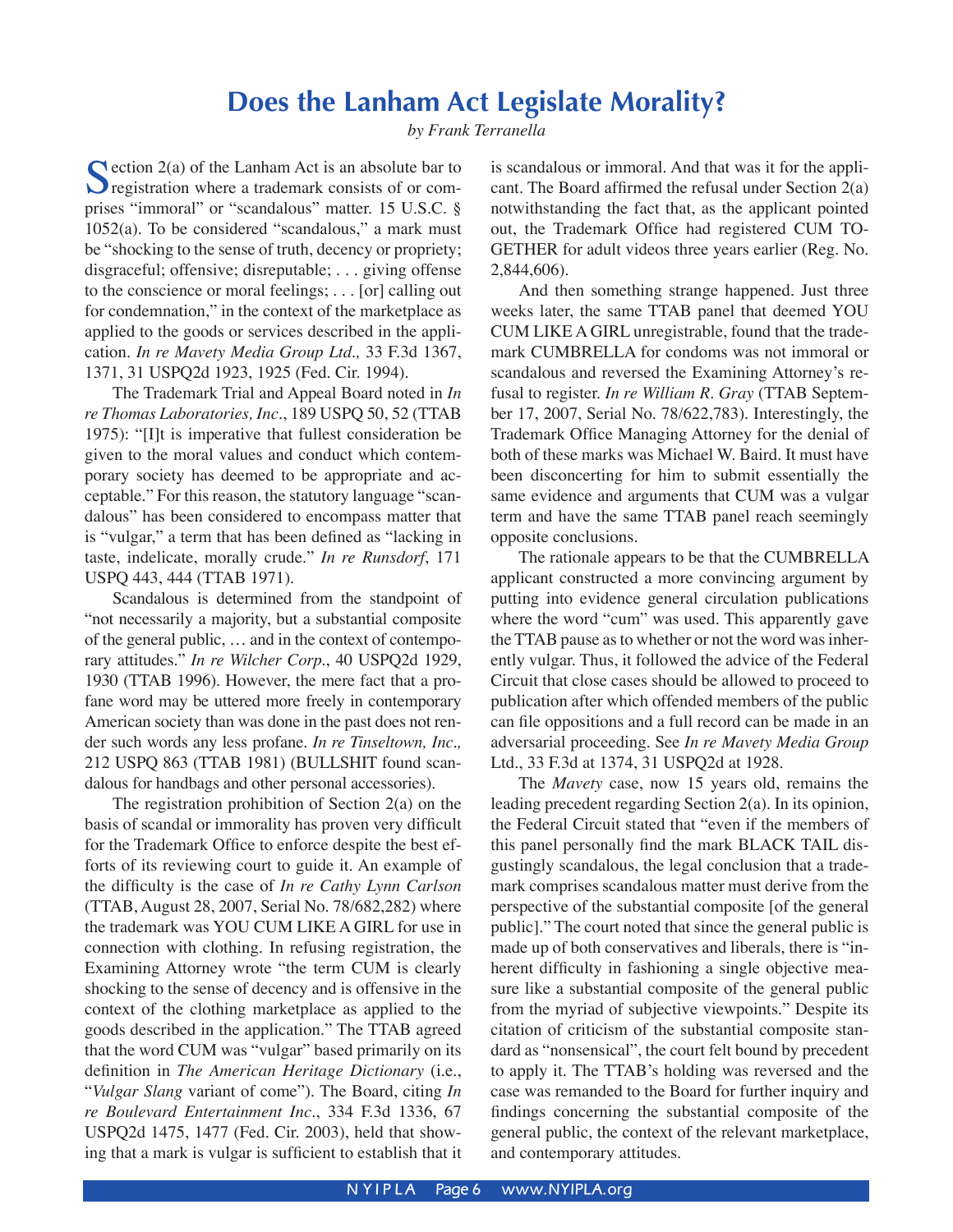The *Mavety* opinion quoted *In re McGinley*, 660 F.2d 481, 486, 211 USPQ 668, 674 (CCPA 1981), which stated that Section 2(a) is not "an attempt to legislate morality, but, rather, a judgment by the Congress that such marks not occupy the time, services, and use of funds of the federal government." In light of this purpose of Section 2(a), *Mavety* suggested that it would make more sense for the Trademark Office to pass questionable marks to publication and let concerned citizens oppose registration if they were so inclined.

The problem with the court's suggestion, however, is that Congress mandated that the Trademark Office must refuse registration of "immoral" and "scandalous" marks – it cannot simply turn its back on the plain language of the statute. Instead, in light of the inconsistency and difficulty of determining what is "immoral" or "scandalous", it might make more sense to simply amend Section 2(a) by removing these words and perhaps replacing them with the word "obscene," which has a large body of law defining it.

 As the Federal Circuit in *Mavety* noted, it should not be the Trademark Office's function to legislate morality. As long as people with questionable taste in trademarks pay the Trademark Office fees, they should not be denied registration simply because their marks may be offensive to some people. Indeed, there are many marks that are neither sexual in nature nor do they incorporate a four-letter word which may still be offensive to some substantial group of Americans. For example, there are hundreds of trademarks

that commercialize Jesus Christ, including JE-SUS CHEESEBURGER (Reg. No. 3,201,757) and JESUS SHAVES (Reg. No. 3,088,946). Are these immoral or scandalous? They probably are to some people. But the Trademark Office on its own should not have to make a judgment on that. It should approve for registration any mark that may legally be used.



The real problem with Section  $2(a)$  is that it mandates what is an inherently subjective standard. Given the current state of the law, a trademark attorney cannot render an intelligent or reliable opinion to a client regarding the registrability of a mark that may be in questionable taste. A federal right such as a trademark registration should not be determined according to such a subjective and unpredictable standard as Section 2(a) mandates. It is up to Congress to amend Section 2(a) and get the Trademark Office out of the business of determining what is "scandalous" or "immoral."

*Frank Terranella is senior associate at Abelman, Frayne & Schwab. He can be contacted at fterranella@lawabel.com.*

# **In Memoriam**

orimer P. Brooks, a lifetime member and past president of the NYIPLA<br>(1975-76), died on January 23, 2009 following a slip on the ice near his<br>home in Nantucket. Mr. Brooks practiced law in New York for over 60<br>years. He wa (1975-76), died on January 23, 2009 following a slip on the ice near his home in Nantucket. Mr. Brooks practiced law in New York for over 60 years. He was a partner in the firms Ward, Mackelhein, Brooks & Fitzpatrick; Brooks, Haidt, Haffner & Delahunty; and Norris, McLaughlin & Marcus. Contributions in his memory can be made to the

Nantucket Conservation Foundation (www.nantucketconservation.com) or Nantucket Cottage Hospital (www.nantuckethospital.org).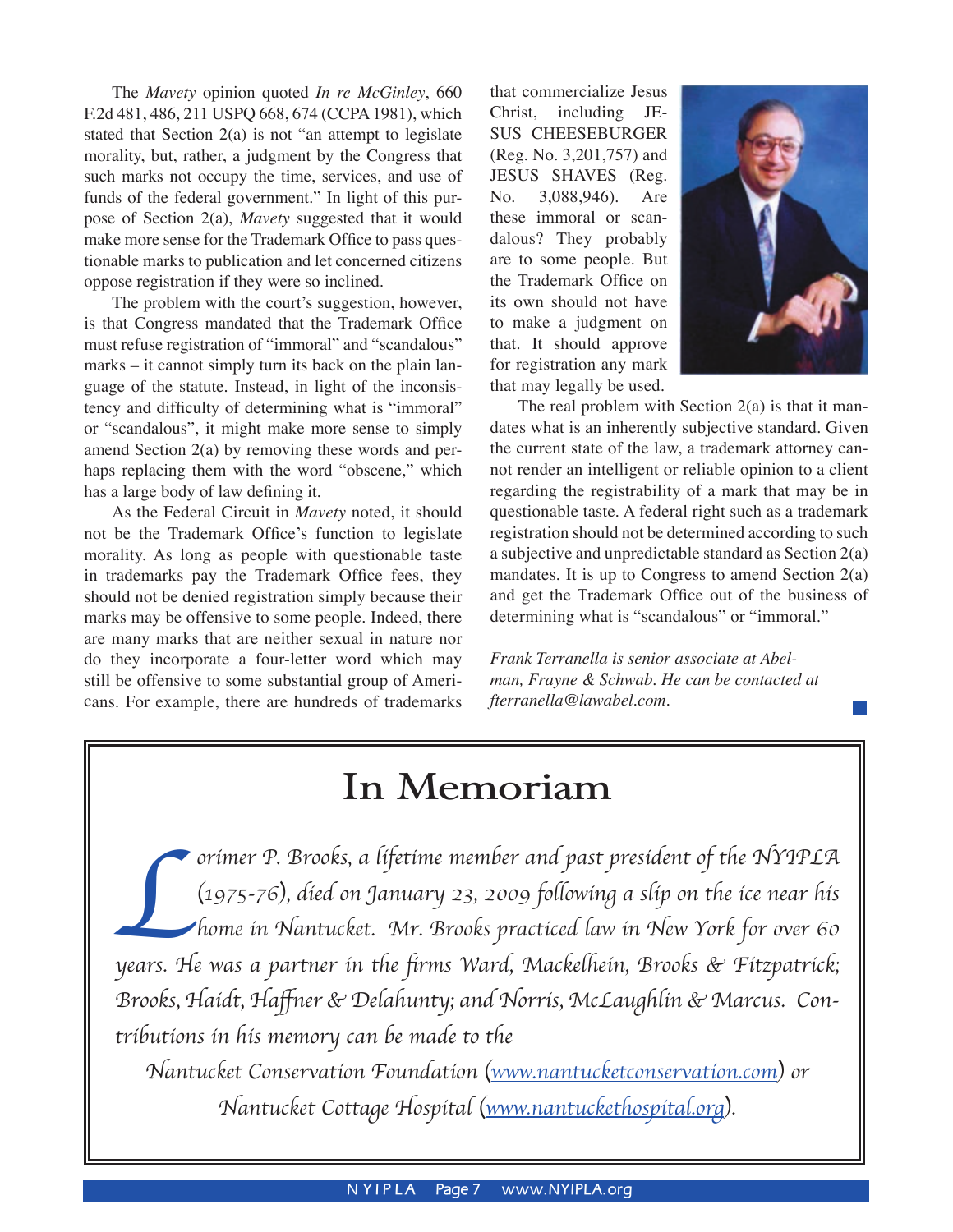

# "As Time Goes By - Play it Again Sam" *by Dale Carlson*

Did you ever wonder what it might be like<br>if a patent lawyer were to live forever? A<br>collecence of our named Charles Yordlay Chit colleague of ours named Charles Yardley Chittick recently gave it a run, and in the process established a record of 107.67, not counting leapyear extensions. Born in Newark, New Jersey on October 22, 1900, he became a registered patent attorney on February 1, 1934.

"C. Yardley", as he was called, was befriended in the winter of his years by one of our own Association's members, Joe Catanzaro. In addition to a shared interest in all things patent, they were fellow MIT alums, albeit having graduation years that spanned a generational gap.

From time-to-time, Joe visited C. Yardley at his home in New Hampshire, including on the occasion of the centenarian's hundredth birthday. Joe recalled that visit in the July 20, 2008 issue of the Concord Monitor thusly: "'He was hanging balloons....He always wore his red MIT jacket. Joe said, ʻMaybe you should check your jacket and get more comfortable.' And he said, ʻYou take care of your business and I'll take care of mine.' He was a very determined individual who called them like he saw them."

Apparently he called it like he saw it when he had a run-in with a classmate living across the hall while at Phillips Academy. The classmate was Humphrey Bogart. Their distaste for each other is memorialized in Darwin Porter's book entitled *The Secret Life of Humphrey Bogart: The Early Years (1899-1931)*. One passage notes that "The only boy on the floor who Hump disliked intensely was a nerd who wore thick wire-rimmed glass-



es, Charles Yardley Chittick....Whenever they would meet in the hallway, neither spoke to each other."

When words came to fisticuffs,

*Dale Carlson, a partner at Wiggin & Dana, serves as the NYIPLA Historian, and as First Vice President.*

Bogie threw the first punch. Later, he was expelled from the prep school, or was "fired" as C. Yardley liked to say, for bad grades. Meanwhile, C. Yardley graduated from Phillips in 1918, went on to MIT to study mechanical engineering and run track, and then went through law school in Washington, D.C.

The June 8, 2008 issue of the Eagle-Tribune notes that C. Yardley was offered a job by Thomas Edison. As a prelude to that offer, Edison "sat him down in his office with a punishing 150-question test. Applicants had to answer questions like: ʻWhat language is generally spoken in Brazil?' ʻWhat did Lewis and Clark do?' ʻWhat is black ink made of?' and ʻWhat three letters occur most frequently in the English language?'"

Although he turned down Edison's job offer, C. Yardley maintained an avid interest in technology. After becoming a patent attorney, he spent his career assisting about a hundred inventors, including himself, obtain patents on their inventions. Patents identifying him as the inventor include U.S. Patents 2,236,894 entitled "Means For Determining Miniature Railroad Track Layout" (issued April 1, 1941); 2,450,716 entitled "Kitchen Utensil" (issued October 5, 1948); and 2,642,372 entitled "Flexible Corrugated Sheet Material and Method of Fabricating Same" (issued June 16, 1953).

By all accounts, C. Yardley lived a full and happy life. He loved to tell stories, had a great sense of humor, and enjoyed the celebrity associated with being our country's longest living patent lawyer. Among other things, he was awarded an honorary degree in 2005 by Franklin Pierce Law Center, which is nationally recognized for its strong patent program.

Coincidentally, Franklin Pierce Law Center will honor Karl Jorda, Past President of our Association, at a May 1, 2009 gala reception upon Karl's retirement as The David Rines Professor of Intellectual Property at that school. The reception will also mark the launching of a campaign to establish The Karl F. Jorda Professorship in Patent Law at the school. If C. Yardley's life is any measure, the reception will also mark the launching of a happy and productive next phase in Karl's life.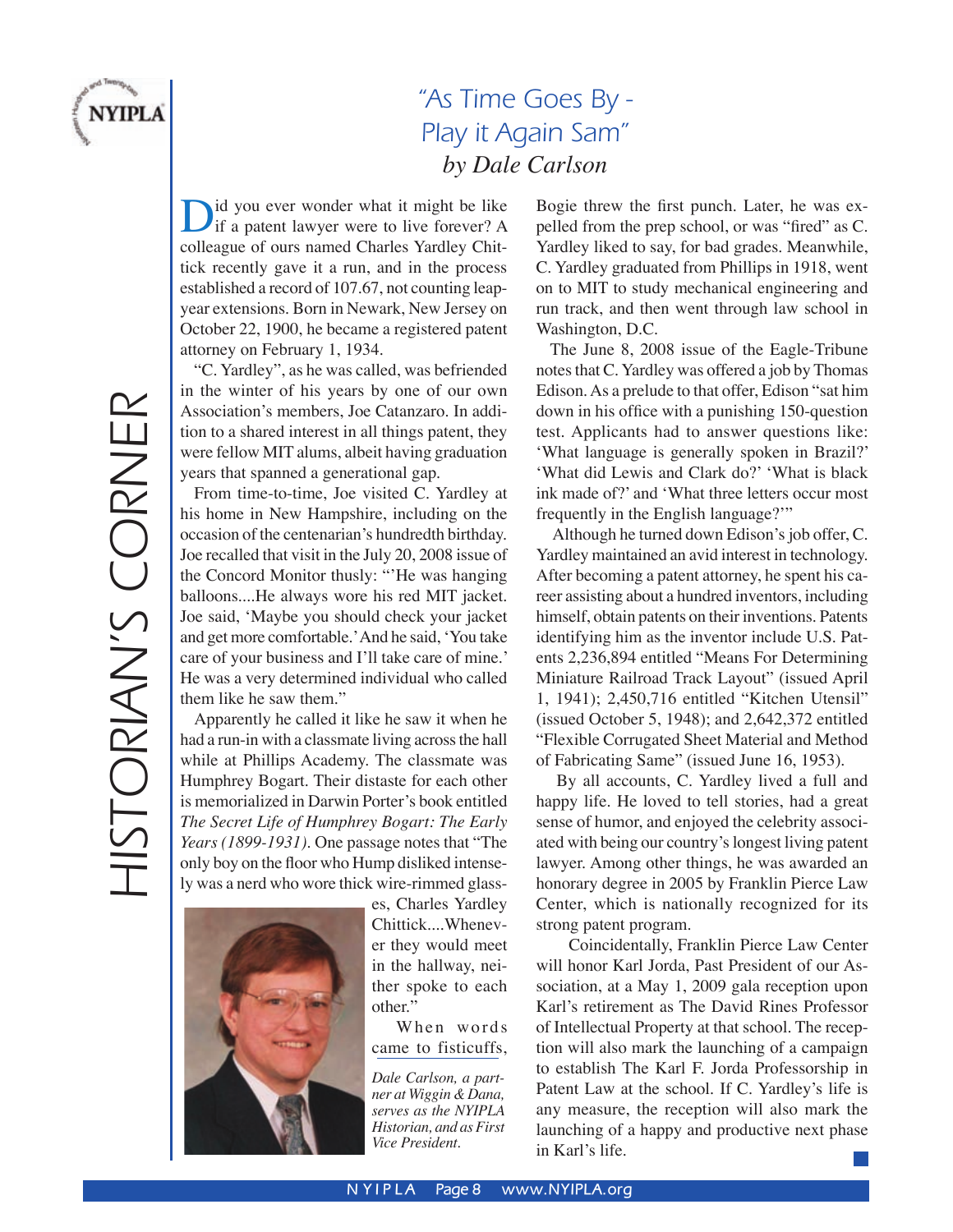# **NYIPLA 2007-2008 Committee Reports**

## **ALTERNATIVE DISPUTE RESOLUTION** *Walter Hanley, Chair*

 The ADR Committee's agenda focused on three items: 1) The Committee continued its consideration of the legislative proposal authored by Chuck Miller and placed before the ADR Committee, the Committee on Patent Law and Practice and the Committee on Legislative Oversight and Amicus Briefs last year. The proposal was also described by Mr. Miller in an article in the January/February 2007 issue of the NYIPLA Bulletin. Briefly, the proposed legislation would implement compulsory arbitration, at the election of the plaintiff patent applicant/owner, in suits against the USPTO in the U.S. District Court for the District of Columbia seeking review pursuant to 35 U.S.C. §§ 145 and 306 of Board of Appeals decisions finally rejecting claims in patent applications and reexamination proceedings, and seeking review pursuant to 35 U.S.C. § 154(b)(4) of decisions by the Director denying patent term adjustments. The proposal was discussed at a meeting of the Committee in February of this year. It was decided that a joint meeting was needed among all three interested committees to discuss and hopefully resolve any issues concerning the proposal. The chairs of the three committees have discussed having the joint meeting, but have not yet set a definite date. The ultimate goal would be a decision by the committees as to whether the proposal should be presented to the NYIPLA Board for consideration.

2) The Committee has discussed having a panel discussion on the topic of mediation of patent cases at a monthly luncheon. The Committee envisions a three person panel composed of a U.S. district judge or magistrate judge who is active in mediating patent cases (such as Magistrate Judge Thynge of the District of Delaware), James Amend, the Chief Circuit Mediator of the Federal Circuit, and a private practitioner experienced in mediation, perhaps from CPR or AAA.

3) The Committee monitored the case of *Hall Street Associates v. Mattel, Inc.* which was argued to the U.S. Supreme Court in November 2007. *Hall Street* raised an important issue of general interest to the Association membership -- whether a district court can enforce a provision in an arbitration agreement that expands the scope of review of the arbitrator's award beyond the limited scope set forth in the Federal Arbitration Act ("FAA"). (The FAA provides that a district court can vacate an arbitrator's award only on extraordinary grounds such as, for example, corruption, fraud, evident partiality of the arbitrator and arbitrator misconduct.) The parties to the arbitration agreement before the Court provided that the award could be vacated if it was not supported by substantial evidence or was based on an error of law. On March 25, 2008, the Court issued its decision, holding held that the FAA sets forth the exclusive grounds on which a district court can vacate an arbitrator's award. Had the Court reached the opposite conclusion, it would have had far-reaching implications for the use of arbitration, and would have merited a report to the Association membership through an article in the Bulletin. However, given the outcome of the case, the Committee does not see a need for an article.

 I would like to thank the members of the Committee, and especially Chuck Miller, for their contributions this year, and I hope the present members will remain on the Committee to advance the initiatives begun this year.

## **ANTITRUST, INEQUITABLE CONDUCT AND MISUSE COMMITTEE** *Douglas R. Nemec, Chair*

 The Committee held its initial organizational meeting on February 5, 2008, with the majority of Committee members in attendance.

*cont. on page 10* Beginning at the organizational meeting and continuing throughout the 2007-2008 term, the Committee discussed a number of possible topics for publications, including (1) continued focus by the FTC on ANDA settlements and reverse payments, (2) the PTO materiality rules, and (3) antitrust considerations of "Medimmunized" licenses. The FTC action in the *Rambus* case regarding standard setting bodies was also an area of particular interest to Committee members. Interest in this topic was reinvigorated by the Federal Circuit's *Qualcomm v. Broadcom* decision. Most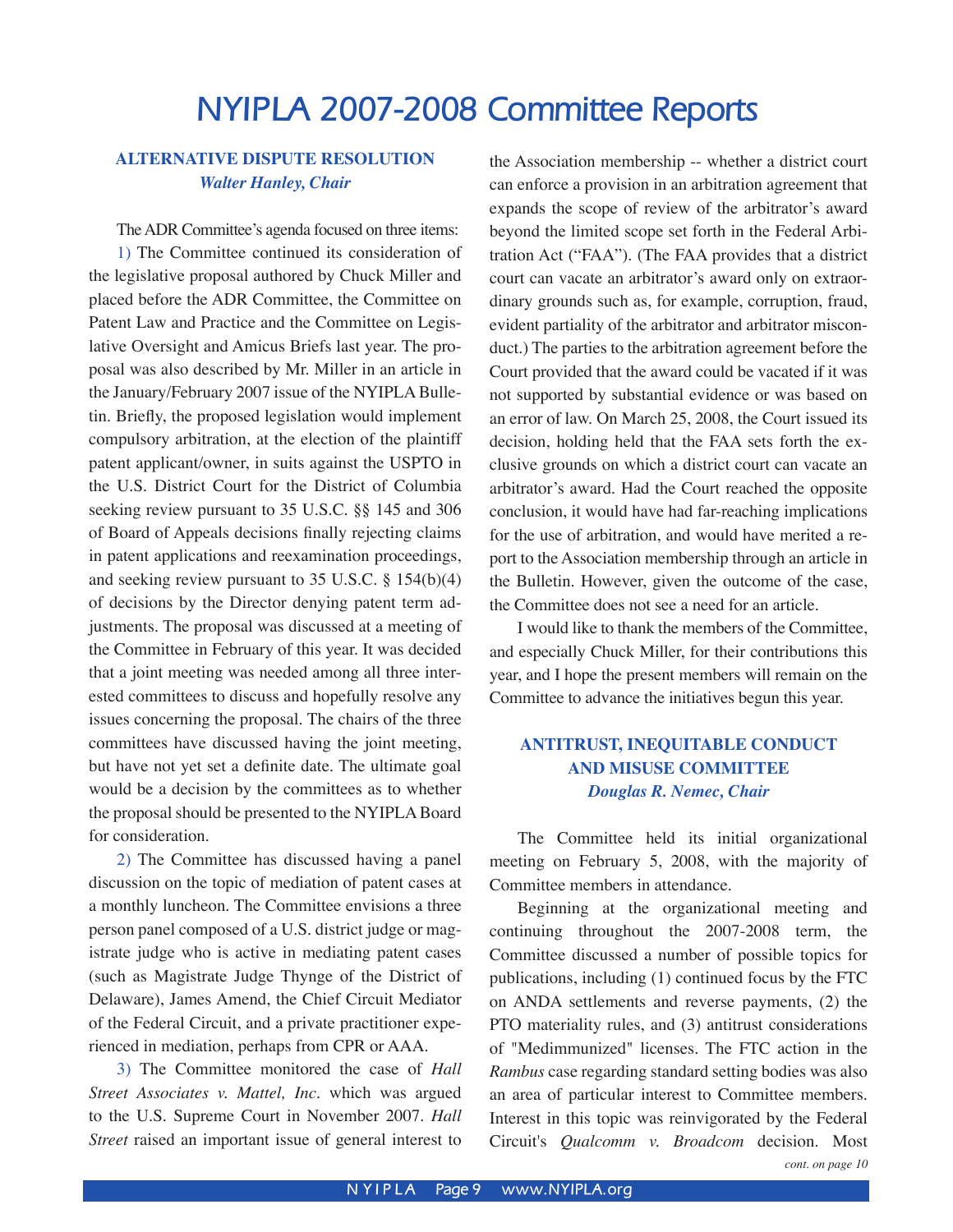noteworthy, however, was the Supreme Court's *Quanta* decision. In that regard, special thanks are owed to David Ryan for his excellent Bulletin article on the *Quanta* decision that was published in the May 2008 edition of *Computer and Internet Lawyer*.

Early discussions regarding a possible luncheon program to follow the Supreme Court's decision in *Quanta* were tabled because it was anticipated that the decision would follow too closely on the heels of the luncheon talk by Thomas Hungar to justify another *Quanta*-oriented presentation. The possibility of a luncheon presentation on a Committee-related subject will be more actively pursued in the 2008-2009 term, perhaps dealing with the impact of patent pooling on research and development efforts.

 There has been significant activity at the "interface" of patent and antitrust law in recent years, and it appears such activity will continue into the next Committee term. Issues discussed and explored by the Committee have included:

• *Quanta v. LGE* and its impact on licensing and litigation.

• ANDA settlements and reverse payments, particularly in view of the Cephalon case. This is an area of particular importance to the Committee, given the significant number of members whose practice involves the pharma space.

- *Rambus, Qualcomm v. Broadcom*, and the general issue of standard setting organizations, which was also a major topic of discussion as explained in last year's Committee report.
- Efforts to reform/limit/abolish inequitable conduct were discussed early in the term, particularly in the context of the new PTO materiality rules and now stalled patent reform legislation.
- Possible antitrust and misuse implications of efforts to protect agreements against *MedImmune* type challenges.

The Committee looks forward to further exploring all these issues in the coming term, with the goal of organizing a CLE luncheon and/or preparing articles for publication in the Bulletin.

## **CONSONANCE AND HARMONIZATION IN THE PROFESSION (formerly YOUNG LAWYERS)** *Sonja Keenan, Chair*

The Committee continued to reach out to new lawyers, women and minorities with its annual reception on February 27, 2008 at the Opia Restaurant and Lounge in midtown. The reception was well intended and enjoyed by everyone.

## **CONTINUING LEGAL EDUCATION** *Dorothy R. Auth, Chair*

 The NYIPLA is certified by the New York State Continuing Legal Education Board as an Accredited Provider of continuing legal education in the State of New York for live presentations and, for experienced attorneys only, videotapes (for individual viewing) and digital video discs (for individual viewing). Our Application for Renewal of Accredited Provider Status was submitted to the New York State Continuing Legal Education Board on January 30, 2008. Approval as an Accredited Provider of CLE programs for the period of August 28, 2008 through August 27, 2011 is pending. The Association has moved aggressively to continue compliance with substantially expanded CLE procedures which include new requirements as to the format and content of the Certificate of Participation, the substantiation of the registration procedure and the monitoring of program attendance.

The Committee continued the CLE program in conjunction with the Association's Annual Dinner in Honor of the Federal Judiciary at the Waldorf=Astoria on March 28, 2008. A distinguished panel, including three federal judges, presented a well-received discussion. The program had a total registration of 187, including 20 federal judges.

During the 2007-2008 year, the NYIPLA sponsored seven CLE programs, including one co-sponsored program, totaling 24.5 credit hours of legal education. Approximately 1,057 attorneys attended CLE programs during this program period. Our videotape library currently contains 15 credit hours of NYS CLE programs which are made available to NYIPLA members, mem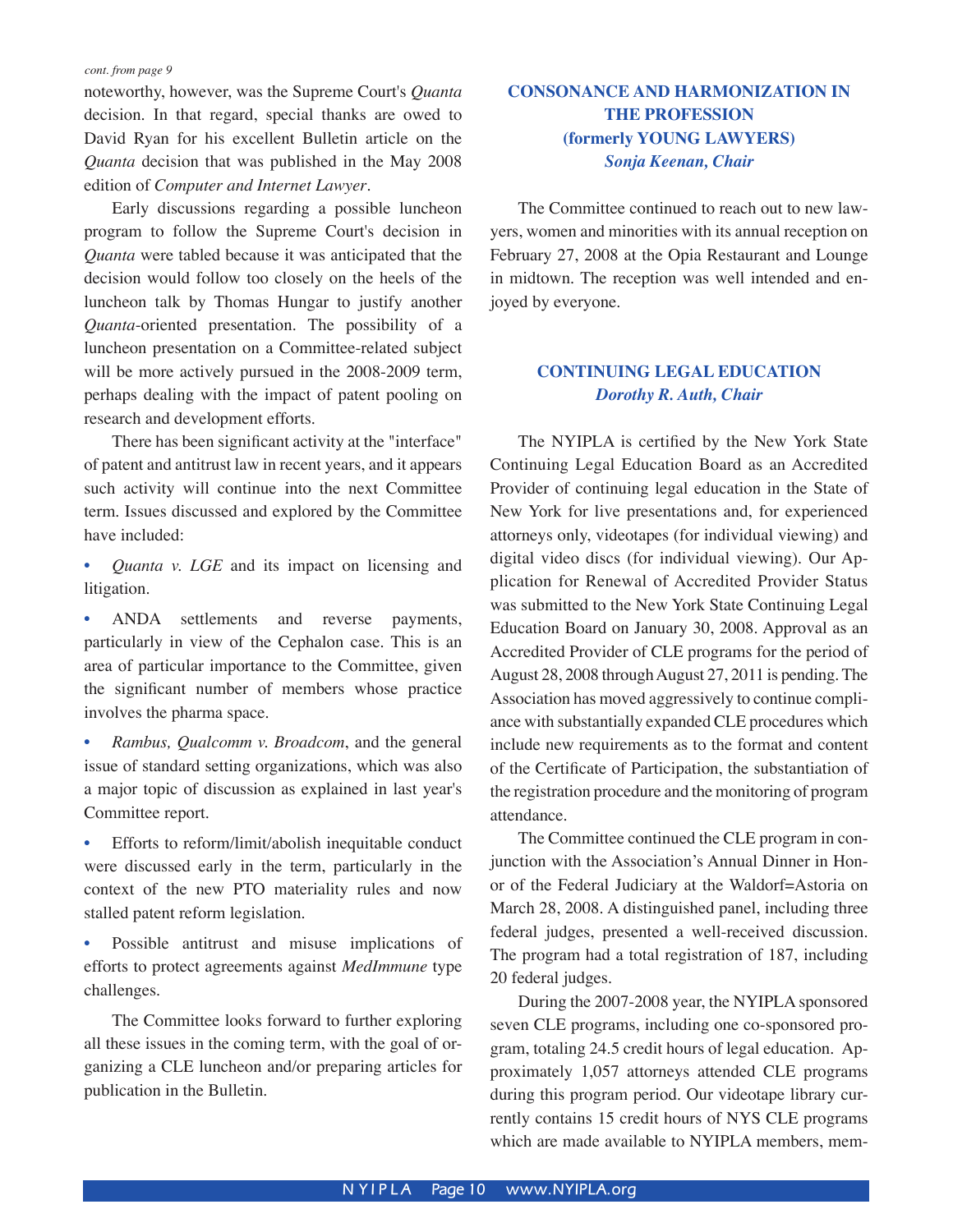bers of the bar, law firms, and corporations. The NYIPLA awarded approximately 3,793 NYS CLE credits, including approximately 490 ethics credits and approximately 3,303 professional practice credits. Programs are priced as close as possible to the costs. There were 11 financial aid requests in 2007-08.

 All of the CLE-related administrative functions continue to be centralized with Star Consulting, with systems and procedures in place to provide continuous, coordinated support. This includes scheduling; communications with the hosting committee's program chairs, speakers and attendees; preparation and mailing of meeting notices; registration processing; preparation of Certificates of Participation, Course Evaluations and Certificates of Attendance under the direction of the CLE Committee Chair; logistical planning and coordination; and providing video/DVD program availability. Star continues to update and improve CLE administrative operations with the addition of credit card processing of registrations, downloadable registration forms for the CLE programs and continues to provide on-site supervision of the programs. Star also assisted in the preparation of the year-end report to the NYS CLE Board and the accredited provider renewal application and audit. Star Consulting has also provided a critical service to the Association in budgeting programs so that we can continue to provide high quality legal education programs at a low cost to participants.

 Star continues to use a broadcast e-mail system, which provides greater flexibility in communicating up-to-date CLE program information to our members. Star has worked with the CLE Committee to explore and expand the venues and options for CLE programs including the Harvard Club, Penn Club and Princeton/ Columbia Club, and maintains relationships with and coordinates our programs with current venues.

It would not have been possible for the Committee to achieve such successful programs without the support of the individual members of the Committee who have devoted extensive time and effort in planning programs and arranging for speakers and content: Karen Axt, Amy Benjamin, David Bomzer, Jennifer Chung, Anna Erenburg, Richard Erwine, Angie Hankins, Benjamin Hsing, Wan Chieh (Jenny) Lee, Sonja Keenan, Benu Mehra, Tod Melgar, Susan Progoff, Mary Richardson, Irena Royzman, Keith Zullow and Board Liaison Thomas J. Meloro.

 The following NYS CLE accredited courses and programs were sponsored by the NYIPLA:

| Title:                                    | <b>CLE Spring Half-Day Program/</b>        |  |  |
|-------------------------------------------|--------------------------------------------|--|--|
|                                           | <b>Hot Topics in Trademark Law</b>         |  |  |
| Live Date:                                | June 18, 2007                              |  |  |
| Instructors:                              | Michelle Mancino Marsh, Steve W. Feingold, |  |  |
|                                           | Dennis S. Prahl, Meyer A. Gross, Siegrun   |  |  |
|                                           | Kane, Robert S. Weisbein,                  |  |  |
|                                           | Walter McCullough, Kathleen McCarthy       |  |  |
| Credits:                                  | 3.0 NYS Professional Practice CLE          |  |  |
|                                           | Credit and 5 NYS Ethics CLE Credit         |  |  |
| Cost:                                     | \$160/NYIPLA Member,                       |  |  |
|                                           | \$195/non-NYIPLA Member                    |  |  |
| Video/DVD: Not Available                  |                                            |  |  |
| Number of Registrants: 95                 |                                            |  |  |
| Number of Participants Awarded Credit: 72 |                                            |  |  |

| Title:               | <b>NYIPLA CLE Fall One-Day Program</b>     |
|----------------------|--------------------------------------------|
| Live Date:           | November 16, 2007                          |
| Instructors:         | Five panels. Fifteen speakers.             |
| Credits:             | 6.0 NYS Professional Practice CLE          |
|                      | Credits and 1.5 NYS Ethics                 |
|                      | CLE Credits                                |
| Cost:                | \$315/NYIPLA Member,                       |
|                      | \$375/non-NYIPLA Member                    |
| Video/DVD: Available |                                            |
|                      | Number of Registrants: 127                 |
|                      | Number of Participants Awarded Credit: 108 |

| Title:                                    | Theft of Trade Secrets and the Federal |  |  |
|-------------------------------------------|----------------------------------------|--|--|
|                                           | <b>Computer Fraud and Abuse Act</b>    |  |  |
| Live Date:                                | December 12, 2007                      |  |  |
| Instructor:                               | Peter J. Toren, Esq.                   |  |  |
| Credits:                                  | 1.0 NYS Professional Practice          |  |  |
|                                           | CLE Credit                             |  |  |
| Cost:                                     | \$85/NYIPLA Member,                    |  |  |
|                                           | \$110/non-NYIPLA Member                |  |  |
| Video/DVD: Not Available                  |                                        |  |  |
| Number of Registrants: 38                 |                                        |  |  |
| Number of Participants Awarded Credit: 27 |                                        |  |  |

Title: *Observations on the U.S. Government's Position in Quanta v. LG* Live Date: February 15, 2008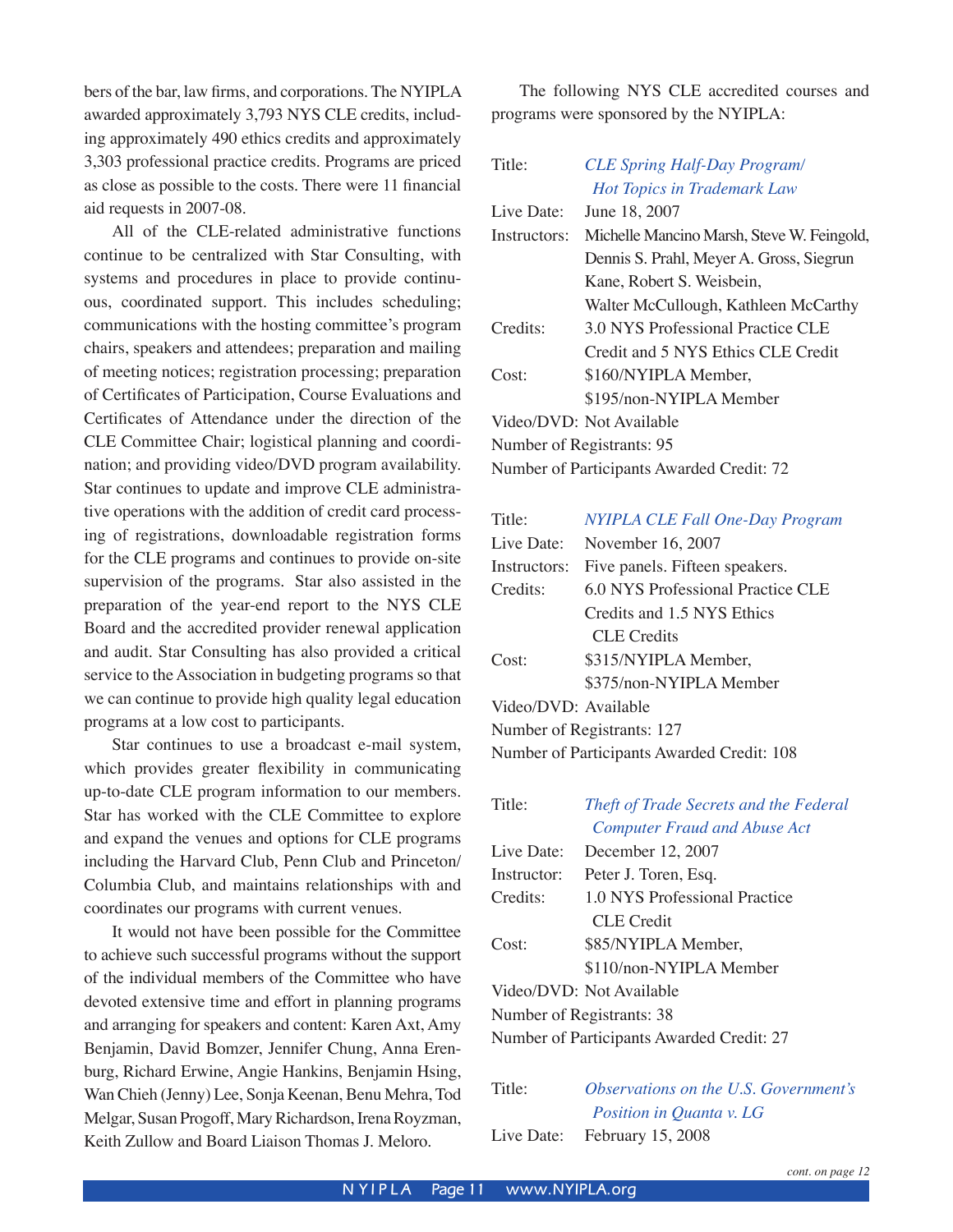| Instructor:  | Thomas G. Hungar, Esq.                    | Title:               | The Twenty-Fourth Annual                           |
|--------------|-------------------------------------------|----------------------|----------------------------------------------------|
| Credits:     | 1.0 NYS Professional Practice             |                      | <b>Joint Patent Practice Program</b>               |
|              | <b>CLE</b> Credit                         | Live Date:           | April 30, 2008                                     |
| Cost:        | \$95/NYIPLA Member,                       | Instructors:         | Five panels. Over 30 speakers.                     |
|              | \$120/non-NYIPLA Member                   | Credits:             | 7.0 NYS Professional Practice CLE                  |
|              | Video/DVD: Not Available                  |                      | Credits and 1.0 NYS Ethics CLE Credit              |
|              | Number of Registrants: 69                 | Cost:                | \$375/\$400 Late Registration Fee                  |
|              | Number of Participants Awarded Credit: 48 | Video/DVD: Available |                                                    |
|              |                                           |                      | Number of Registrants: 461                         |
| Title:       | Trying a Patent Case in View of           |                      | Number of Participants Awarded Credit: approx. 292 |
|              | <b>Recent Supreme Court Cases</b>         |                      |                                                    |
| Live Date:   | March 28, 2008                            | Title:               | <b>Engaging Outside Counsel on IP Matters-</b>     |
| Instructors: | Hon. Richard Linn, Hon. Joseph A.         |                      | <b>In-House Attorneys' Perspective</b>             |
|              | Greenaway, Jr., Hon. Patti B. Saris,      | Live Date:           | May 16, 2008                                       |
|              | John Flock, Esq., Jesse J. Jenner, Esq.   | Instructors:         | Jeff Zachmann, Esq., Scott Rittman, Esq.,          |
| Credits:     | 2.0 NYS Professional                      |                      | George Romanik, Esq.,                              |
|              | Practice CLE Credit                       |                      | Kathy Card Beckles, Esq.                           |
| Cost:        | \$130/NYIPLA Member;                      | Credits:             | 1.5 NYS Professional Practice CLE Credits          |
|              | \$155/non-NYIPLA Member                   | Cost:                | \$130/NYIPLA Member,                               |

Number of Registrants: 187 Number of Participants Awarded Credit: 111

Video/DVD: Not Available

<sup>C</sup>o<sup>n</sup>g<sup>r</sup>atulations!

\$155/non-NYIPLA Member

Number of Participants Awarded Credit: Pending

Video/DVD: Not Available Number of Registrants: 86

The Association congratulates Karl Jorda,

Past President of the NYIPLA (1986-87), on the launching of a campaign

to establish The Karl F. Jorda Professorship in Patent Law at Franklin Pierce

Law School in New Hampshire. Those interested in contributing to

the fund can contact Anthony Giaccio for

additional information.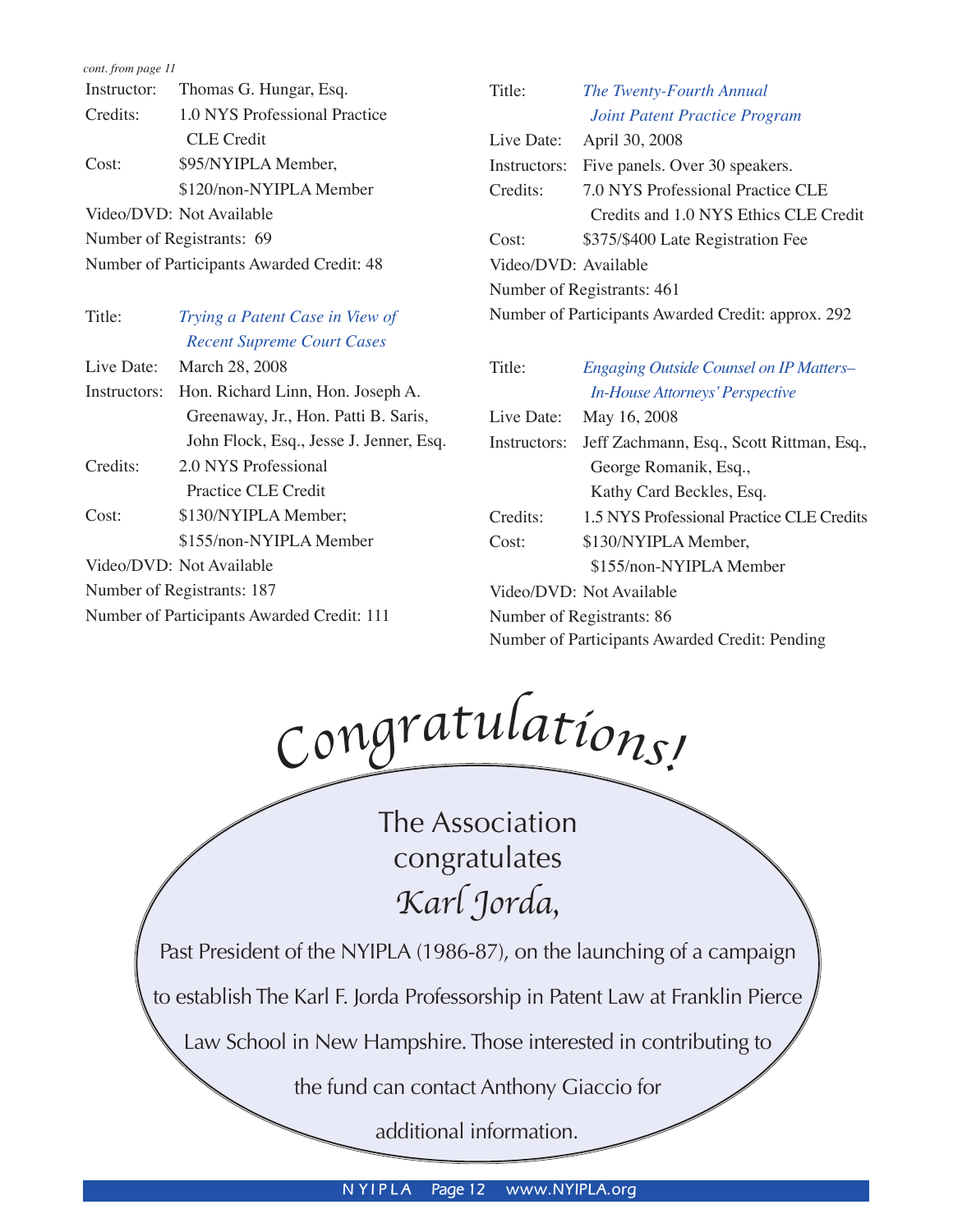## **COPYRIGHT COMMITTEE** *David A. Einhorn, Chair*

 The Committee will consider what actions to take, if any, with respect to the U.S. Supreme Court's March 2, 2009 decision to review a Second Circuit opinion that a district court lacked jurisdiction to approve a copyright action settlement because some of the works involved were not registered by the U.S. Copyright Office.

 In addition, the Copyright Committee is exploring the following issues this year:

The copyrightability of directorial works and stage directions. (The Society of Stage Directors and Choreographers has long advocated for copyright protection for directorial works. The Dramatists Guild has advocated against such protection on the ground that a director's copyright would diminish the significance of the playwright's copyright in the underlying work).

Issues regarding the possibility of format protection for reality shows, i.e., what is protectable expression versus unpatentable ideas?

The copyrightability of fragrances. (The Dutch High Court recently found the odor of perfumes to be copyrightable.)

Recent developments regarding the infringement of architectural copyrights.

Recent cases concerning secondary liability on the Internet (including the *Perfect 10* Ninth Circuit cases).

Other on-line issues such as deep linking and framing as possible violations of the copyright owners' rights.

## **LEGISLATIVE OVERSIGHT AND AMICUS COMMITTEE** *Charles Weiss, Chair*

 An amicus brief was filed in the Federal Circuit case *Tafas v. Dudas* which concerned the PTO's adoption of rules that substantially restricted continuation practice and the number of claims that could be presented for examination. The brief supported the challengers, and argued for affirmance of the district court's judgment that the PTO did not have authority to adopt the proposed rules. The brief was prepared by committee member Chuck Miller, with assistance from committee member Bridgette Ahn and editorial comments from the chair.

 The committee considered several requests for amicus appearance by interested parties in Federal Circuit cases, generally in connection with petitions for rehearing en banc. Because the time in which to file amicus briefs in support of these petitions is short, the committee considered that amicus participation would be warranted only in cases of general importance in which a consensus of the committee and the Board in support of a position would be likely. Additionally, a substantial number of committee members recused themselves from consideration of several requests, thereby limiting the resources available for preparation of a brief. As a result, the committee did not file amicus briefs in any of the matters in which participation was solicited by a party.

 The committee considered filing an amicus brief in the Federal Circuit in the *In re Bilski* case, which concerned the scope of patentable subject matter under 35 U.S.C. § 101. However, a large number of committee members recused themselves, as did several Board members, and no consensus was reached.

A topic for discussion in the current year is Chuck Miller's proposal that the Association support adoption of legislation and court rules to provide for arbitration in civil actions seeking review of final administrative rulings by the PTO. The invocation of arbitration would be at the election of the plaintiff (the party aggrieved by the PTO determination and seeking review), and would extend to review of final PTO action of 1) rejections in patent applications and *ex parte* re-exams, 2) patent term adjustments, and 3) disciplinary matters. Following joinder of issue and plaintiff's demand to arbitrate, the district court would refer the case to arbitration by one or more arbitrators selected from a panel of court-certified patent practitioners. The PTO would not be permitted to oppose the plaintiff's demand to arbitrate. Fees and expenses for the arbitration would be taxed to the plaintiff consistent with current fee-shifting provision of 35 U.S.C. § 145. The arbitral award would include a reasoned decision, and be subject to confirmation, vacatur, or correction by the district court on any of the grounds specified in the Federal Arbitration Act. To the extent the award was confirmed, it would be entered as a judgment of the district court. To the extent the award was adverse to the plaintiff, the judgment would be reviewable on appeal to the Federal Circuit. The arbitral proceedings would *cont. on page 14*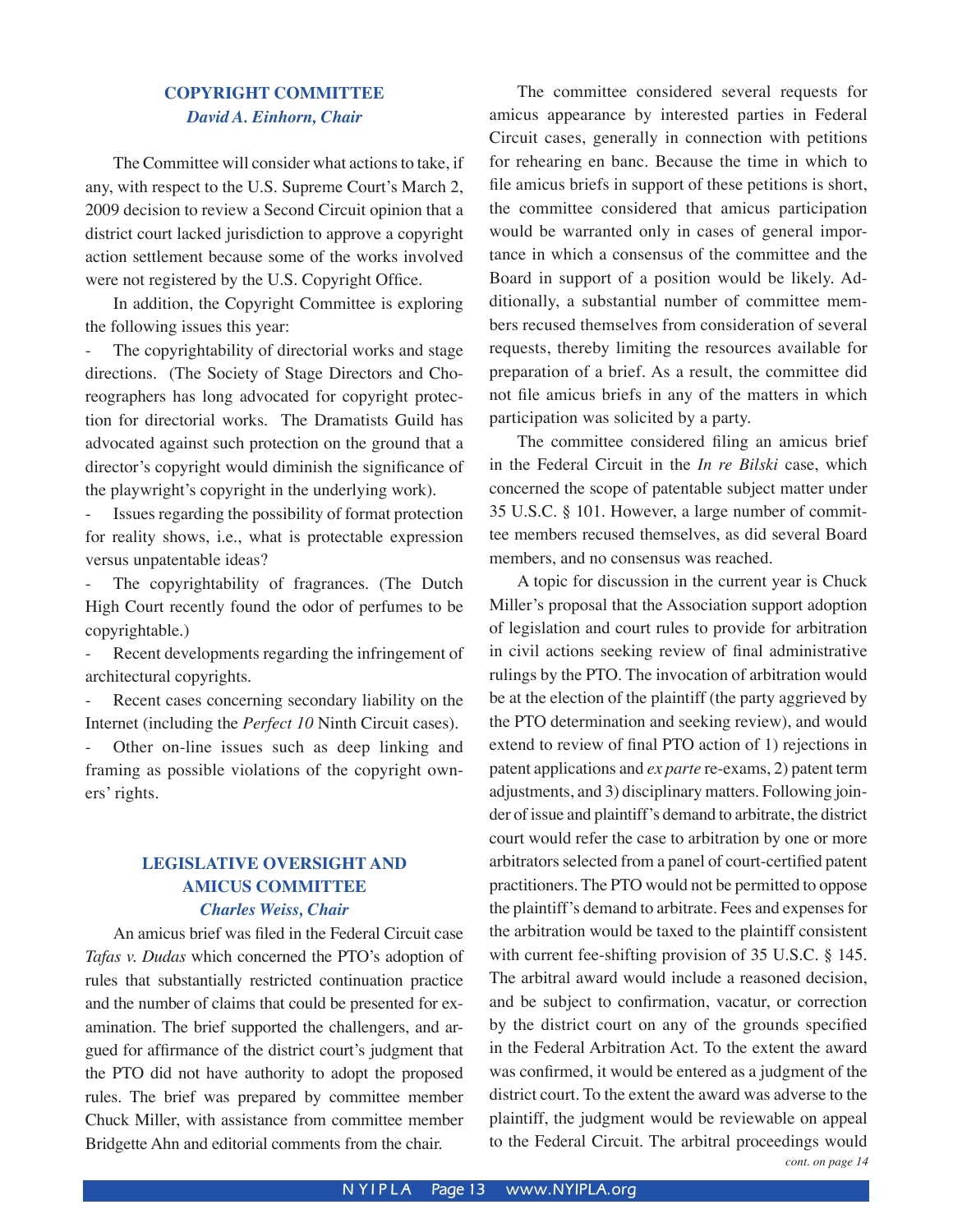be part of the court record to ensure transparency of the process, but decisions would bind only the plaintiff and the PTO, and would be nonprecedential unless an appeal was taken and the Federal Circuit decided the appeal in a precedential opinion. Some consideration was given to this proposal last year, but the intent in the current year is to consider the proposal more closely in conjunction with the ADR Committee and the Patent Practice Committee.

## **INTERNET LAW** *Paul Reilly, Chair*

 The Committee held several meetings in person and by telephone. Various issues relating to IP law and the internet were discussed which led to the preparation of two articles for publication in the November/December 2008 Bulletin: Anti-Phishing Consumer Protection Act of 2008; and "Divining" Commercial Use of Trademarks on the Internet.

## **MEETINGS AND FORUMS COMMITTEE** *Richard W. Erwine, Chair*

 The Meetings and Forums Committee in conjunction with the Committee on Continuing Legal Education is working to set up interesting and informative CLE lunch programs that cover a wide range of intellectual property topics. The Committee held an organizational meeting at the Penn Club on January 11, 2008 to meet and plan CLE programs for 2008 and beyond.

 The Committee arranged four CLE Lunch Programs for this year. Speakers included Peter Toren of Kasowitz Benson Torres and Friedman, LLP who gave a talk on Trade Secrets and the Federal Computer Fraud and Abuse Act and Thomas Hungar, Deputy Solicitor General, United States Department of Justice, spoke on the U.S. Government's position in the pending *Quanta v. LG* Supreme Court case. The Committee also arranged for a panel of in-house counsel, including Mark Schildkraut and Scott Rittman of Becton, Dickinson and Company, Jeff Zachmann of IBM, George Romanik of Pratt & Whitney, and Kathy Card Beckles of JP Morgan Chase & Co. This group provided their perspectives on engaging outside counsel in IP matters, and other related topics.

The Committee is finalizing plans for three programs later this year, including a panel of European Patent Office representatives (June 2008), a talk by Fordham professor Susan Scafidi on pending legislation under the Copyright Act to protect fashion designs (September 2008), and a panel of Eastern District of Texas judges and local counsel (tentatively set for October 2008) on best practices in that district.

## **MEMBERSHIP COMMITTEE** *Marilyn Matthes Brogan, Chair*

 The Committee focused on various ways to increase and encourage membership.

Given the success of the Women's Wine Tasting/Networking Event in 2007, the possibility of holding another

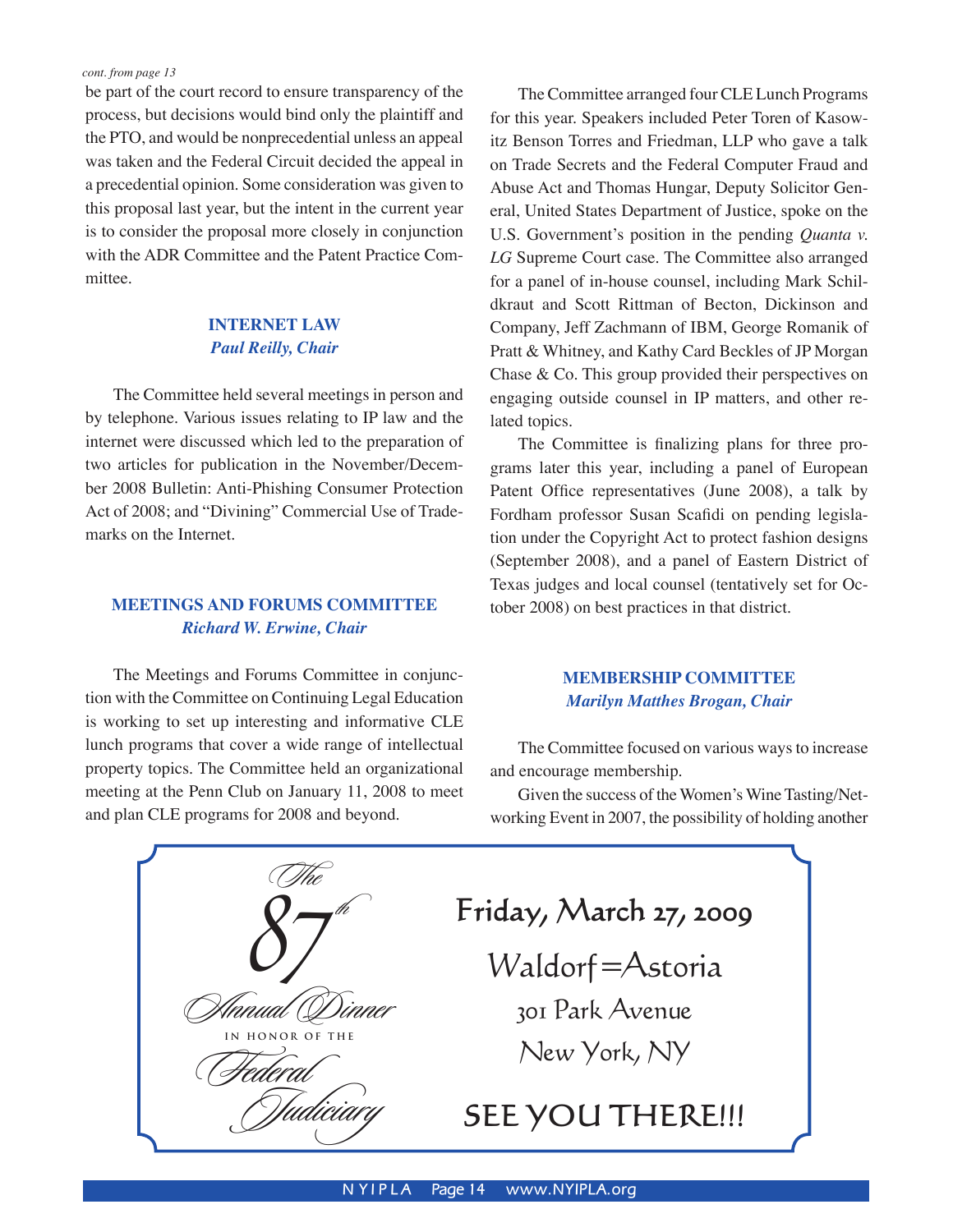event designed to target non-members was discussed. However, in view of the full schedule the Association had through May 2008, and the lead time required in order to run such an event, the Committee decided to look at conducting an event in fall 2008. The committee is working on locating an appropriate venue and is entertaining proposals from wine experts.

As in the past, the Committee continues to seek new members from non-members who attend the monthly luncheons and membership applications are made available at the luncheons for this purpose. Representatives from the Membership Committee also attended the annual reception held by the Young Lawyers' Committee and encouraged the non-members at the event to join the Association.

Attached are specifics for the membership for the year 2007- 2008. The numbers for the year ending May 2008 reflect an increase in total membership; however, the number of active paid members and new members, both regular and student, for this year are slightly down over last year.

Total Membership: 2468 Total Paid Membership: 1440 New Members during this dues period: (May 2007- May 5, 2008) 168 Total New Student Members this dues period: 16 Total Lost Souls out of the 2468: 600 (Lost Souls are members who have left their firms and have

no forwarding address. Every few months we try to find them on Martindale, with some small measure of success).

The breakdown of this year's paid members who are current with the 2007-08 dues is as follows:

\*Paid Active Members (admitted to practice  $5+$  years) = 920 \*Paid Active Members (admitted to practice less than  $5$  years) = 360 \*Paid Active Members (outside NJ, NY, VT, CT) and includes Foreign = 73 Note: 12 Foreign Members in Database of

which 9 are current with dues

\*Paid Retired Members = 27

\*Paid Student Members =43

\*Life Members (not required to pay dues)  $= 17$ 

## **PUBLICATIONS** *Stephen J. Quigley, Chair*

 The Publications Committee continued its dual role of publishing the NYIPLA Bulletin and the Greenbook.

 The Bulletin is a journal of articles of interest to the intellectual property community written by Association members, as well as reports on Association activities and CLE programs, columns, and a calendar of Association sponsored events. During the 2007-08 term, four issues of the Bulletin were published featuring articles analyzing an array of pertinent topics including intellectual property license issues in bankruptcy; the new PTO rules on continuing applications and claim examination practice; recent changes to the Trademark Trial and Appeal Board rules; and trademark parody.

 The Greenbook serves as both the directory of all Association members and a yearbook for the Association's activities. The 2007 – 2008 Greenbook also included the Association by-laws and rules of admission, Treasurer's report, lists of the current and past officers of the Association, current directors and committee members, committee reports, summaries of amicus briefs filed by the Association and a review of the Federal Circuit activities

In addition to writing for the Bulletin, committee members assist in editing articles and proofreading for all the publications.

*ARTICLES*

**The Association welcomes articles** 

*cont. on page 16*

# **of interest to the IP bar. Please direct all submissions by e-mail to:**

Stephen J. Quigley**,** 

**Bulletin Editor, at** 

squigley@ostrolenk.com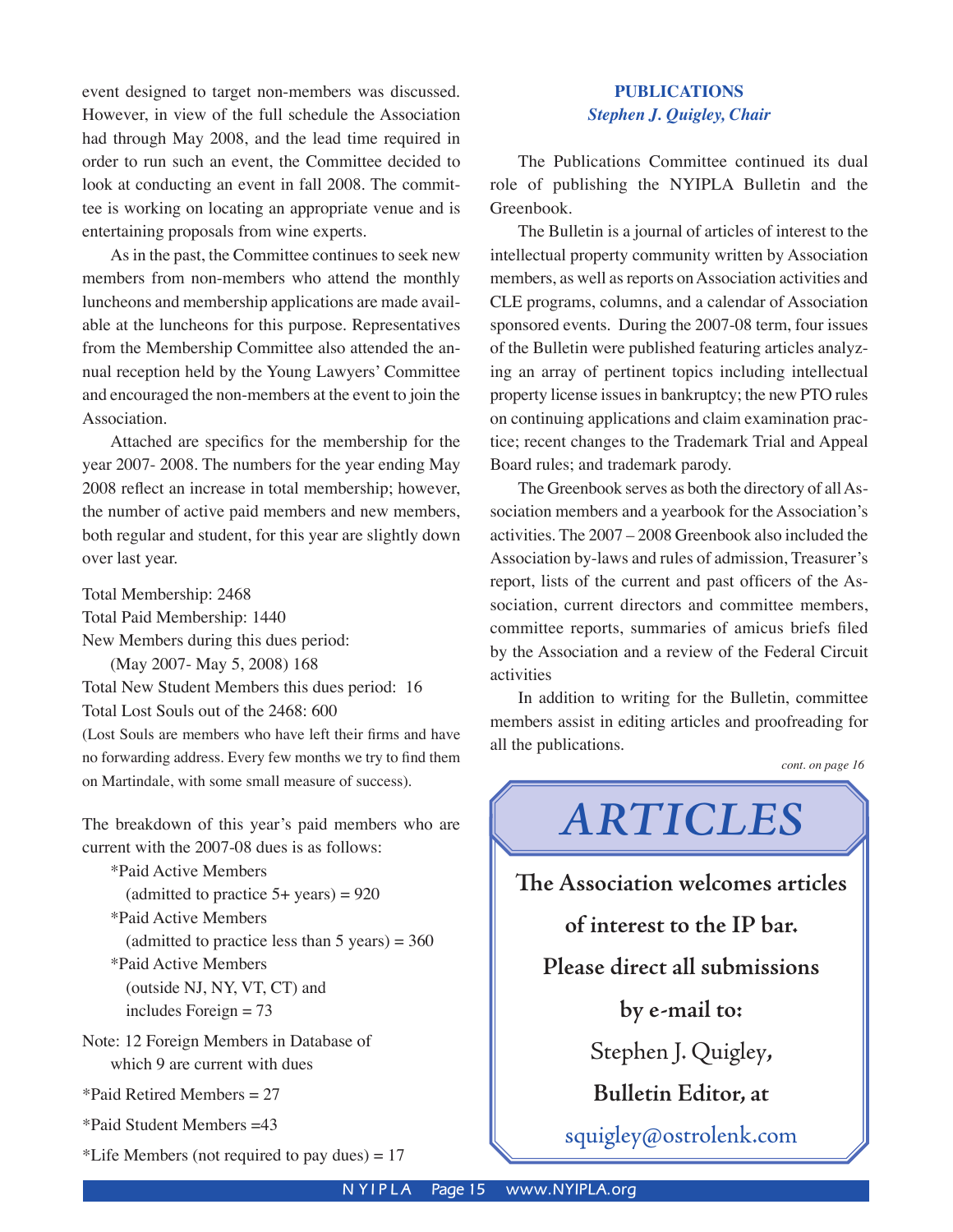# *\_\_\_\_\_NEW COMMITTEES\_\_\_\_\_*

## **CORPORATE PRACTICE COMMITTEE**

# *Susan E. McGahan, Co-Chair and Alexandra B. Urban, Co-Chair and Board Liaison*

 The goals of the newly formed Corporate Practice Committee include focusing on IP-related issues that affect in-house counsel, highlighting these issues in articles for publication in the NYIPLA Bulletin as well as in CLE programming in conjunction with the Committees on Meetings & Forums and CLE, and making recommendations to the NYIPLA Board of Directors with respect to these issues. This Committee will also work with other NYIPLA committees that focus on topics of interest to in-house counsel, such as licensing, protection of privilege, international IP litigation, electronic discovery, IP insurance/liability, and patent reform.

 This Committee will also work with the Amicus Committee, where appropriate, to consider issues that have an impact on in-house counsel, and with the Membership Committee, to increase corporate counsel membership in the Association.

 If you have an interest in serving on this committee, please contact either of the co-chairs listed above. Membership is not limited to in-house counsel, but will require active participation.

# **INTERNATIONAL IP LAW COMMITTEE** *Samson Helfgott, Chair Charles R. Hoffman, Board Liaison*

(The International IP Law Committee was inadvertently omitted from the Committee listings in the previous Bulletin.)

*Scope of the Committee: It shall be the duty of this Committee to coordinate with the Committee on Patent Law and Practice in cooperation with others regarding proposals to harmonize the substance, practice and interpretation of national laws and the international convention for the protection of intellectual property.*

*Mission: To disseminate information about international intellectual property practice topics including but not limited to patent prosecution highway results, improving use of the PCT, the prospect for a common court of appeals system in Europe, extremely accelerated examination pilot program in Japan, software patents around the world, and Korea as an International Searching Authority under the PCT in one or more CLE format programs or articles for publication in the Bulletin.*

 There are a number of extremely interesting activities that are taking place in the international scene. Some of the topics the Committee will explore include:

 1. Patent Prosecution Highway results - The program keeps growing, although users are limited. However, the results are very impressive.

2. Improving use of the PCT - A number of proposals for improving the work sharing capability of the PCT and perhaps incorporating PPH into PCT. These include the recent Japanese proposal on the NEO PCT System, a recent Memorandum from Francis Gurry, the Secretary General of WIPO, setting out a PCT roadmap, and upcoming meetings in Copenhagen, Geneva and Tokyo on how to make better use of PCT.

 3. The prospect for a common court of appeals system in Europe.

 4. An extremely accelerated examination pilot program introduced in Japan.

 5. Software patents around the world - the recent submission by the EPO President to the Enlarged Board of Appeals, the relationship between the European, Japanese and U.S. position in light of *Bilski*.

 6. Korea as an International Search Authority under the PCT - The success of the Korean Patent Office in providing timely and quality searches, recent improvements in their services as an ISA for U.S. applicants.

 The Committee seeks all who are interested in these and other international topics. Please send an e-mail indicating your interest to Committee Chair Samson Helfgott at samson.helfgott@kattenlaw.com.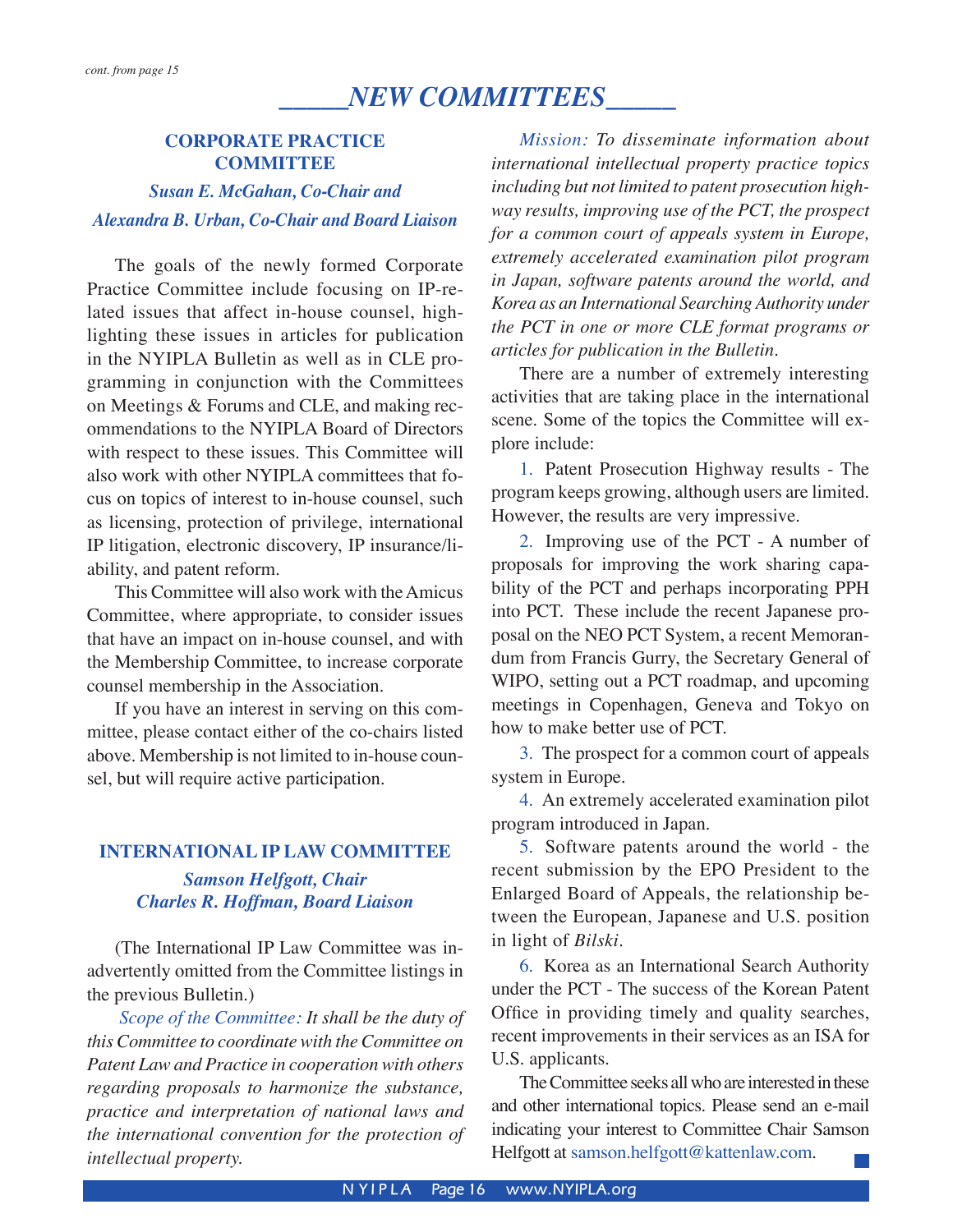# $\sum_{i=1}^{\infty}$

# NEW MEMBERS

| <b>Last Name</b> | <b>First Name</b>    | Firm                                         | <b>Telephone</b>   | E-Mail                         |
|------------------|----------------------|----------------------------------------------|--------------------|--------------------------------|
| Adams            | Cassandra A.         | Fitzpatrick, Cella, Harper & Scinto          | $(212)$ 218-2100   | cadams@fchs.com                |
| Albakri          | Hassan               | Bryan Cave LLP                               | $(212)$ 541-2035   | hassan.albakri@bryancave.com   |
| Aldridge         | Jeffrey C.           | Kramer Levin Naftalis & Frankel LLP          | $(212)$ 715-9179   | jaldridge@kramerlevin.com      |
| Alpert           | Robert               | Bryan Cave LLP                               | $(212)$ 541-1292   | robert.alpert@bryancave.com    |
| Andre            | Jude J.              | Fitzpatrick, Cella, Harper & Scinto          | $(212)$ 218-2562   | jandre@fchs.com                |
| Anscomb          | <b>Brian Charles</b> | Norris, McLaughlin and Marcus                | $(212)$ 808-0700   | bcanscomb@nmmlaw.com           |
| Autuoro          | Michael Frank        | Fish & Richardson P.C.                       | $(212)$ 641-2237   | autuoro@fr.com                 |
| Balla,           | Geisa                | Student - New York Law School                |                    |                                |
| Banky, Ph.D.     | Poopak               | Jones Day LLP                                | $(212)$ 326-8303   | pbanky@jonesday.com            |
| Baughman         | Steven               | Ropes & Gray LLP                             |                    | sbaughman@ropesgray.com        |
| Berger           | Eric                 | McKool Smith P.C.                            | $(212)$ 402-9400   | eberger@mckoolsmith.com        |
| Berkowitz        | Chad Ross            | Kelley Drye & Warren LLP                     | $(212)$ 808-7800   | chad.berkowitz@aya.yale.edu    |
| Biddinger        | Brian P.             | Ropes & Gray LLP                             | $(212)$ 596-9425   | brian.biddinger@ropesgray.com  |
| Billington       | Sharon               | Kirkland & Ellis LLP                         | $(212)$ 446-6441   | sbillington@kirkland.com       |
| Blake            | Genevieve            | Willkie Farr & Gallagher LLP                 | $(212)$ 728-8668   | gblake@willkie.com             |
| Borghetti        | Peter J.             | Greenberg Traurig, LLP                       | $(724)$ 337-4185   | borghettip@gtlaw.com           |
| Bowley           | Christopher C.       | Fish & Richardson P.C.                       | $(212)$ 765-5070   | christopher.bowley@fr.com      |
| <b>Branch</b>    | John                 | Darby & Darby P.C.                           | $(206)$ 262-8906   | jbranch@darbylaw.com           |
| <b>Brown</b>     | Michael              | Curtis, Mallet-Prevost, Colt & Mosle LLP     | $(212)$ 696-6089   | mbrown@curtis.com              |
| Cantor           | Rebecca              | Vinson & Elkins LLP                          | $(212)$ 237-0000   | rcantor@velaw.com              |
| Capoor           | Deepica              | Powley & Gibson, P.C.                        |                    | dcapoor@powleygibson.com       |
| Carney           | Bonnie               | Darby & Darby P.C.                           | $(212)$ 527-7631   | bcarney@darbylaw.com           |
| Chang            | Willy                | Fish & Richardson P.C.                       | $(212)$ 641-2253   | wchang@fr.com                  |
| Chen             | Xi                   | Jones Day                                    | $(212)$ 326-3689   | xichen@jonesday.com            |
| Chen             | Yong                 | <b>Baker Botts LLP</b>                       | $(212)$ 408-2502   | yong.chen@bakerbotts.com       |
| Chen             | Patrick L.           | Fitzpatrick, Cella, Harper & Scinto          | $(212)$ 218-2222   | dchen@fchs.com                 |
| Cheung           | Chi                  | Orrick, Herrington & Sutcliffe LLP           | $(212) 506 - 3734$ | ccheung@orrick.com             |
| Chin             | Douglas              | Ropes & Gray LLP                             | $(617)$ 951-7000   | douglas.chin@ropesgray.com     |
| Chiu             | Eugene               | Wilmer Cutler Pickering Hale and Dorr LLP    | $(212)$ 295-6823   | eugene.chiu@wilmerhale.com     |
| Clark            | Geneva L.            | Geneva L. Clark Legal Research and Writing   | $(718) 897 - 1721$ | genevalclark@lycos.com         |
| Clements         | Matthew              | Ropes & Gray LLP                             | $(212) 596 - 9422$ | matthew.clements@ropesgray.com |
| Cohen            | Jayson L.            | Paul, Weiss, Rifkind, Wharton & Garrison LLP | $(212)$ 373-3151   | ilcohen@paulweiss.com          |
| Coletti          | Ryan H.              | Kirkland & Ellis LLP                         | $(212)$ 446-4933   | rcoletti@kirkland.com          |
| Colin            | Jeffrey              | Fitzpatrick, Cella, Harper & Scinto          | $(212)$ 218-2550   | jcolin@fchs.com                |
| Compton          | Kyle W.              | Fish & Richardson P.C.                       | $(212)$ 765-5040   | kwc@fr.com                     |
| Dede             | Rochelle A.          | Loeb & Loeb LLP                              | $(212)$ 407-4035   | rdede@loeb.com                 |
| DeGrasse         | Letitia A.           | Cooper & Dunham LLP                          | $(212)$ 278-0427   | ldegrasse@cooperdunham.com     |
| DeMarco          | Raffaele             | Darby & Darby P.C.                           | $(212)$ 527-7697   | rdemarco@darbylaw.com          |
| DiMatteo         | John M.              | Willkie Farr & Gallagher LLP                 | $(212)$ 728-8299   | jdimatteo@willkie.com          |
| Dombrowski       | Damien               | Fitzpatrick, Cella, Harper & Scinto          | $(212)$ 218-2100   | ddombrowski@fchs.com           |
| Dym              | Hindy                | Cooper & Dunham LLP                          | $(212)$ 278-0400   | hdym@cooperdunham.com          |
| Egan             | Brian P.             | Paul, Weiss, Rifkind, Wharton & Garrison LLP | $(212)$ 373-3634   | began@paulweiss.com            |
| Ehrhard          | Kathleen N.          | Frommer Lawrence & Haug LLP                  | $(212)$ 588-0800   | kehrhard@flhlaw.com            |
| Eisenberg        | Eric M.              | Cooper & Dunham LLP                          | $(212)$ 278-0400   | eeisenberg@cooperdunham.com    |
| Emerson          | Lauren Beth          | <b>Baker Botts LLP</b>                       | $(212)$ 408-2533   | lauren.emerson@bakerbotts.com  |
| Falati           | Shahrokh             |                                              |                    | sfalati@yahoo.com              |
| Farah            | Michael              | Student - Franklin Pierce Law Center         | $(817)$ 715-9293   | mfarah@piercelaw.com           |
| Fayer            | Aleksandra           | Fitzpatrick, Cella, Harper & Scinto          | $(212)$ 218-2224   | afayer@fchs.com                |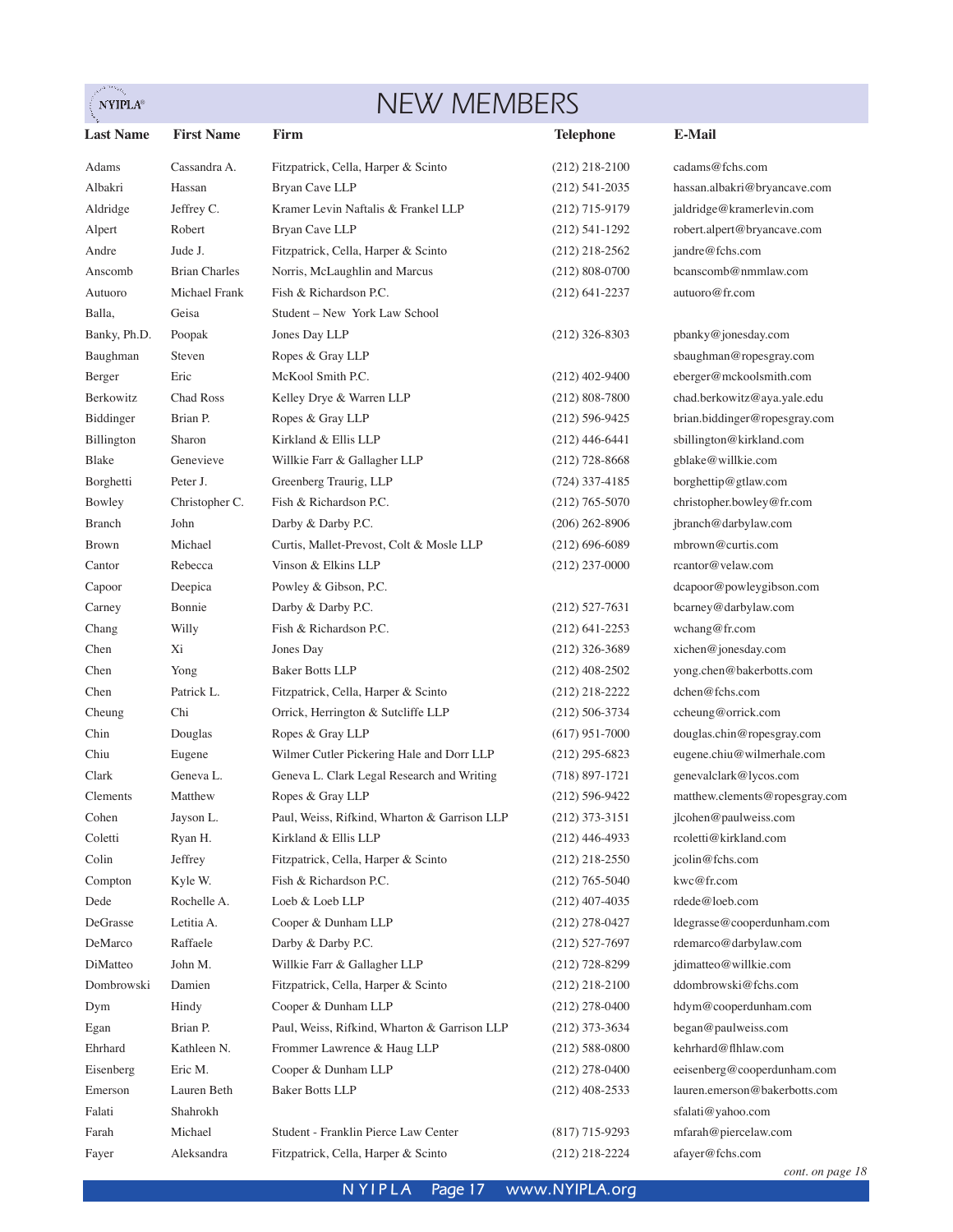. An  $\ensuremath{\mathbf{NYIPLA}}^\circledast$ 

# NEW MEMBERS

| <b>Last Name</b>          | <b>First Name</b> | Firm                                         | <b>Telephone</b>   | <b>E-Mail</b>                   |
|---------------------------|-------------------|----------------------------------------------|--------------------|---------------------------------|
| Felter                    | John Kenneth      | Ropes & Gray LLP                             | $(617)$ 951-7889   | ken.felter@ropesgray.com        |
| Fitzpatrick               | Simon             | Ropes & Gray LLP                             | $(212)$ 596-9045   | simon.fitzpatrick@ropesgray.com |
| Flanders                  | Susanne           | Fitzpatrick, Cella, Harper & Scinto          | $(212)$ 218-2100   | sflanders@fchs.com              |
| Fletcher                  | Anthony           | Fish & Richardson P.C.                       | $(212)$ 641-2291   | fletcher@fr.com                 |
| Forchheimer               | Daniel            | Kaye Scholer LLP                             | $(212) 836 - 8682$ | dforchheimer@kayescholer.com    |
| Forestal                  | Colin A.          | Student - Fordham Law School (Jones Day)     | $(212)$ 326-3885   | caforestal@jonesday.com         |
| Frank                     | Jennifer D.       | Cooper & Dunham LLP                          | $(212)$ 278-0400   | jfrank@cooperdunham.com         |
| Friedman                  | Todd              | Kirkland & Ellis LLP                         | $(212)$ 446-4800   | tfriedman@kirkland.com          |
| Gamberdell, Jr. Joseph V. |                   | Perman & Green, LLP                          | $(203)$ 259-1800   | jgamberdell@pgpatent.com        |
| Garry                     | Chandra           | Willkie Farr & Gallagher LLP                 | $(212)$ 728-8626   | cgarry@willkie.com              |
| Gayoso                    | Tony A.           | Hoffmann & Baron LLP                         | $(516)$ 822-3550   | tgayoso@hoffmannbaron.com       |
| Geliebter                 | Darren M.         | The Dorf Intellectual Property Group         | $(212)$ 233-4444   | dgeliebter@dorfip.com           |
| Goldman                   | Gabriel           | McCarter & English, LLP                      | $(203)$ 399-5941   | ggoldman@mccarter.com           |
| Graham                    | Seth M.           | Jones Day LLP                                | $(212)$ 326-3743   | sgraham@jonesday.com            |
| Grant                     | Maximilian A.     | Latham & Watkins LLP                         | $(202)$ 637-2200   | max.grant@lw.com                |
| Gupta                     | Sachin            | Fitzpatrick, Cella, Harper & Scinto          | $(212)$ 218-2536   | sgupta@fchs.com                 |
| Halski                    | John              | Cadwalader, Wickersham & Taft LLP            | $(212) 504 - 5704$ | john.halski@cwt.com             |
| Han                       | Benjamin          | Darby & Darby P.C.                           | $(212)$ 527-7645   | bhan@darbylaw.com               |
| Hausig                    | Matthieu          | Amster Rothstein & Ebenstein LLC             | $(212)$ 336-8134   | mhausig@arelaw.com              |
| Heller                    | William J.        | McCarter & English, LLP                      | $(973) 639 - 6973$ | wheller@mccarter.com            |
| Hersh                     | Lindsay           | Fitzpatrick, Cella, Harper & Scinto          | $(212)$ 218-2100   | lhersh@fchs.com                 |
| Hickey                    | Erin M.           | Fish & Richardson P.C.                       | $(212) 641 - 2324$ | hickey@fr.com                   |
| Hirsch                    | Randall           | Fried, Frank, Harris, Shriver & Jacobson LLP | $(212)$ 859-8054   |                                 |
| Hirshaut                  | Tzvi              | Proskauer Rose LLP                           | $(212)$ 969-3857   | thirshaut@proskauer.com         |
| Hopkins                   | Dennis            | Chadbourne & Parke LLP                       | $(212)$ 408-5433   | dhopkins@chadbourne.com         |
| Hough                     | James             | Morrison & Foerster LLP                      | $(212)$ 468-8000   | jhough@mofo.com                 |
| Hudson                    | Irene             | Fish & Richardson P.C.                       | $(212)$ 641-2325   | hudson@fr.com                   |
| Inui                      | Yusuke            | Lovells LLP                                  | $(212)$ 909-0611   | yusuke.inui@lovells.com         |
| Jakubowitz                | Tovia             | Ropes & Gray LLP                             | $(212) 596 - 9000$ | tovia.jakubowitz@ropesgray.com  |
| Jensen                    | Sten              | Orrick, Herrington & Sutcliffe LLP           | $(202)$ 339-8436   | sjensen@orrick.com              |
| Joglekar                  | Manali            | Student - Rutgers Law School, Newark, NJ     |                    | manalij@gmail.com               |
| Johnson                   | Michael W.        | Willkie Farr & Gallagher LLP                 | $(212)$ 728-8137   | mjohnson1@willkie.com           |
| Kao                       | <b>Brian</b>      | Ropes & Gray LLP                             | $(212)$ 596-9330   | brian.kao@ropesgray.com         |
| Kasthuri                  | Ramya             | Ropes & Gray LLP                             | $(212) 596 - 9403$ | ramya.kasthuri@ropesgray.com    |
| Katz                      | Richard           | Darby & Darby P.C.                           | $(212)$ 527-7751   | rkatz@darbylaw.com              |
| Klann                     | Amy               | Darby & Darby P.C.                           | $(212)$ 527-7692   | aklann@darbylaw.com             |
| Kofsky                    | Robert G.         | Willkie Farr & Gallagher LLP                 | $(212)$ 728-8644   | rkofsky@willkie.com             |
| Koning                    | Drew              | Ropes & Gray LLP                             | $(212) 596 - 9272$ | drew.koning@ropesgray.com       |
| Kountotsis                | Theodosios        | Carter, DeLuca, Farrell & Schmidt LLP        | $(631)$ 501-5700   | tkountotsis@cdfslaw.com         |
| Kourouklis                | Dimitrios         | Student - New York Law School                |                    | dkourouklis@gmail.com           |
| Krimnus                   | Serge             | Student - Brooklyn Law School                |                    | skrimnus@gmail.com              |
| Kurlancheek               | Dara              | Fitzpatrick, Cella, Harper & Scinto          | $(212)$ 218-2242   | dkurlancheek@fchs.com           |
| LaGrassa, Ph.D. Tracy     |                   | Student - Fordham Law School (Jones Day)     | $(212)$ 326-8368   | tjlagrassa@jonesday.com         |
| Laudadio                  | Frank             | Lucas Group                                  | $(212)$ 599-2200   | flaudadio@lucasgroup.com        |
| Lee                       | Hanyong           | Ropes & Gray LLP                             | $(212)$ 841-8825   | hanyong.lee@ropesgray.com       |
| Len                       | Marina            | Ropes & Gray LLP                             | $(212) 596 - 9000$ | marina.len@ropesgray.com        |
| Lerner                    | Paul J.           | General Patent Corporation                   | $(845)$ 368-4000   | plerner@gpci.com                |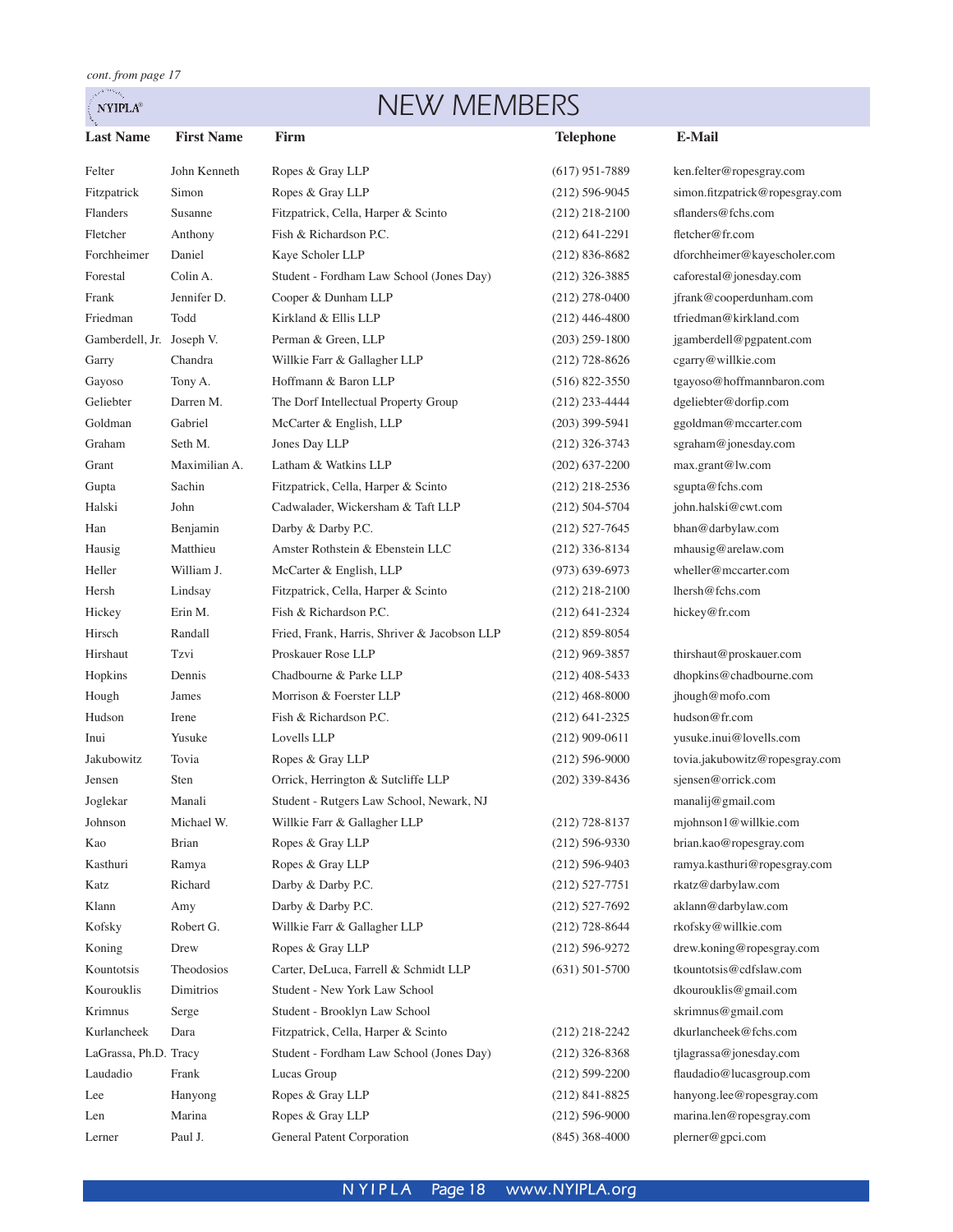# NEW MEMBERS

| <b>First Name</b><br><b>E-Mail</b><br><b>Last Name</b><br>Firm<br><b>Telephone</b><br>Darby & Darby P.C.<br>$(212)$ 527-7765<br>jlessler@darbylaw.com<br>Lessler<br>Jay<br>nlieber@fchs.com<br>Lieber<br>Natalie<br>Fitzpatrick, Cella, Harper & Scinto<br>$(212)$ 218-2923<br>Cooper & Dunham LLP<br>Min<br>mlin@cooperdunham.com<br>Lin<br>$(212)$ 278-0429<br>rlin@orrick.com<br>Rita H.<br>Orrick, Herrington & Sutcliffe LLP<br>Lin<br>$(212)$ 506-5081<br>Fish & Richardson P.C.<br>Lawrence T.<br>lu@fr.com<br>Lu<br>$(212)$ 641-2206<br>Kirkland & Ellis LLP<br>Malz<br>Jordan N.<br>jmalz@kirkland.com<br>$(212)$ 446-4854<br>gmarkeson@fchs.com<br>Markeson<br>Gabrielle<br>Fitzpatrick, Cella, Harper & Scinto<br>$(212)$ 218-2100<br>lmartin@mckoolsmith.com<br>Lindsay<br>McKool Smith P.C.<br>Martin<br>$(212)$ 402-9414<br>Student - Hofstra School of Law<br>Mason<br>Roger<br>bamatvenko@mintz.com<br>Boris A.<br>Matvenko<br>Mintz, Levin, Cohn, Ferris, Glovsky & Popeo, P.C.<br>$(212)$ 935-3000<br>dmcmahon@fchs.com<br>McMahon<br>Fitzpatrick, Cella, Harper & Scinto<br>Dennis<br>$(212)$ 218-2100<br>Crowell & Moring LLP<br>cmcwhinney@crowell.com<br>McWhinney<br>Christopher T.<br>$(202)$ 624-2789<br>Danielle R.<br><b>Baker Botts LLP</b><br>danielle.mendelsohn@bakerbotts.com<br>Mendelsohn<br>$(212)$ 408-2500<br>Michael<br>Rakesh<br>Cooper & Dunham LLP<br>rmichael@cooperdunham.com<br>$(212)$ 278-0400<br>Fitzpatrick, Cella, Harper & Scinto<br>fmillett@fchs.com<br>Millett<br>Frederick C.<br>$(212)$ 218-2247<br>Norman E.B.<br>Sutherland<br>jack.minnear@sutherland.com<br>Minnear<br>$(212)$ 389-5092<br>Cadwalader, Wickersham & Taft LLP<br>anup.misra@cwt.com<br>Misra<br>$(212)$ 504-6068<br>Anup<br>Daniel<br>Bingham McCutchen LLP<br>daniel.mitry@bingham.com<br>Mitry<br>$(212)$ 705-7818<br>monfredo@fr.com<br>Fish & Richardson P.C.<br>Monfredo<br>Leonard<br>Lenh<br>Cooper & Dunham LLP<br>lmung@cooperdunham.com<br>$(212)$ 278-0414<br>Mong<br>Mukerjee<br>Greenberg Traurig, LLP<br>mukerjeed@gtlaw.com<br>Deepro R.<br>$(212)$ 801-2142<br>eobi@cooperdunham.com<br>Obi<br>Enyinnaya<br>Cooper & Dunham LLP<br>$(212)$ 278-0402<br>O'Dea<br>Student - Brooklyn Law School<br>brendan.odea@brooklaw.edu<br><b>Brendan</b><br>joleary@fchs.com<br>$O'$ Leary<br>Jason<br>Fitzpatrick, Cella, Harper & Scinto<br>$(212)$ 218-2578<br>Oliver<br>Marie L.<br>oliver.marie@gmail.com<br>william.osullivan@fr.com<br>William P.<br>Fish & Richardson P.C.<br>O'Sullivan<br>$(212)$ 765-5070<br>Parikh<br>Sejal<br>Greenberg Traurig, LLP<br>parikhs@gtlaw.com<br>$(212)$ 801-6716<br>Michael S.<br>Fitzpatrick, Cella, Harper & Scinto<br>mparsons@fchs.com<br>Parsons<br>$(212)$ 218-2100<br>Jonathan M.<br>Mintz, Levin, Cohn, Ferris, Glovsky & Popeo, P.C.<br>impassner@mintz.com<br>Passner<br>$(212)$ 692-6837<br>kpastakia@willkie.com<br>Pastakia<br>Willkie Farr & Gallagher LLP<br>$(212)$ 728-8713<br>Ketan<br>rpershes@bdlaw.com<br>Pershes<br>Robert E.<br>Buckingham Doolittle & Burroughs LLP<br>$(561)$ 241-0414<br>Pierson, Jr.<br>Robert<br>Fitzpatrick, Cella, Harper & Scinto<br>$(212)$ 218-2100<br>rpierson@fchs.com<br>Piller<br>Alexander G.<br>Student-Univ of Michigan Law School (Ropes & Gray)<br>$(212) 596 - 9376$<br>alex.piller@ropesgray.com<br>Radsch<br>Andrew<br>Ropes & Gray LLP<br>andrew.radsch@ropesgray.com<br>$(212)$ 841-0457<br>jrak@cooperdunham.com<br>Jennifer<br>Cooper & Dunham LLP<br>Rak<br>$(212)$ 278-0415<br>kraman@paulweiss.com<br>Kripa<br>Paul, Weiss, Rifkind, Wharton & Garrison LLP<br>Raman<br>$(212)$ 373-3295<br>mraskin@mckoolsmith.com<br>Raskin<br>McKool Smith P.C.<br>Mark<br>$(212)$ 402-9400<br>Reilly<br>ereilly@cooperdunham.com<br>Elizabeth<br>Cooper & Dunham LLP<br>$(212)$ 278-0512<br>Riviere<br>Juliette<br>Jones Day<br>$(212)$ 326-7825<br>jriviere@jonesday.com<br>Matthew J.<br>Ropes & Gray LLP<br>$(202)$ 508-4715<br>matthew.rizzolo@ropesgray.com<br>Rizzolo<br>jason.rockman@cwt.com<br>Rockman<br>Cadwalader, Wickersham & Taft LLP<br>$(212) 504 - 6447$<br>Jason<br>Patton Roberts Law Firm<br>srommel@pattonroberts.com<br>Rommel<br>Sean F.<br>$(903)$ 334-7000<br>robert.rosasco@quinnipiac.edu<br>Student - Quinnipiac University School of Law<br>Rosasco<br>Robert<br>$(785) 550 - 2093$<br>Orrick, Herrington & Sutcliffe LLP<br>srouth@orrick.com<br>Routh<br>Steven J.<br>$(202)$ 339-8509<br>Fitzpatrick, Cella, Harper & Scinto<br>arugh@fchs.com<br>Rugh<br>$(212)$ 218-2100<br>Aaron<br>ssaha@fchs.com<br>Saha<br>Fitzpatrick, Cella, Harper & Scinto<br>Soma<br>$(212)$ 218-2100<br>Satine<br>Jones Day<br>$(212)$ 326-3904<br>barryrsatine@jonesday.com<br>Barry R. | state of the Graph<br><b>NYIPLA®</b> | <b>NEW MEMBERS</b> |  |
|---------------------------------------------------------------------------------------------------------------------------------------------------------------------------------------------------------------------------------------------------------------------------------------------------------------------------------------------------------------------------------------------------------------------------------------------------------------------------------------------------------------------------------------------------------------------------------------------------------------------------------------------------------------------------------------------------------------------------------------------------------------------------------------------------------------------------------------------------------------------------------------------------------------------------------------------------------------------------------------------------------------------------------------------------------------------------------------------------------------------------------------------------------------------------------------------------------------------------------------------------------------------------------------------------------------------------------------------------------------------------------------------------------------------------------------------------------------------------------------------------------------------------------------------------------------------------------------------------------------------------------------------------------------------------------------------------------------------------------------------------------------------------------------------------------------------------------------------------------------------------------------------------------------------------------------------------------------------------------------------------------------------------------------------------------------------------------------------------------------------------------------------------------------------------------------------------------------------------------------------------------------------------------------------------------------------------------------------------------------------------------------------------------------------------------------------------------------------------------------------------------------------------------------------------------------------------------------------------------------------------------------------------------------------------------------------------------------------------------------------------------------------------------------------------------------------------------------------------------------------------------------------------------------------------------------------------------------------------------------------------------------------------------------------------------------------------------------------------------------------------------------------------------------------------------------------------------------------------------------------------------------------------------------------------------------------------------------------------------------------------------------------------------------------------------------------------------------------------------------------------------------------------------------------------------------------------------------------------------------------------------------------------------------------------------------------------------------------------------------------------------------------------------------------------------------------------------------------------------------------------------------------------------------------------------------------------------------------------------------------------------------------------------------------------------------------------------------------------------------------------------------------------------------------------------------------------------------------------------------------------------------------------------------------------------------------------------------------------------------------------------------------------------------------------------------------------------------------------------------------------------------------------------------------------------------------------------------------------------------------------------------------------------------------------------------------------------------------------------------|--------------------------------------|--------------------|--|
|                                                                                                                                                                                                                                                                                                                                                                                                                                                                                                                                                                                                                                                                                                                                                                                                                                                                                                                                                                                                                                                                                                                                                                                                                                                                                                                                                                                                                                                                                                                                                                                                                                                                                                                                                                                                                                                                                                                                                                                                                                                                                                                                                                                                                                                                                                                                                                                                                                                                                                                                                                                                                                                                                                                                                                                                                                                                                                                                                                                                                                                                                                                                                                                                                                                                                                                                                                                                                                                                                                                                                                                                                                                                                                                                                                                                                                                                                                                                                                                                                                                                                                                                                                                                                                                                                                                                                                                                                                                                                                                                                                                                                                                                                                                                       |                                      |                    |  |
|                                                                                                                                                                                                                                                                                                                                                                                                                                                                                                                                                                                                                                                                                                                                                                                                                                                                                                                                                                                                                                                                                                                                                                                                                                                                                                                                                                                                                                                                                                                                                                                                                                                                                                                                                                                                                                                                                                                                                                                                                                                                                                                                                                                                                                                                                                                                                                                                                                                                                                                                                                                                                                                                                                                                                                                                                                                                                                                                                                                                                                                                                                                                                                                                                                                                                                                                                                                                                                                                                                                                                                                                                                                                                                                                                                                                                                                                                                                                                                                                                                                                                                                                                                                                                                                                                                                                                                                                                                                                                                                                                                                                                                                                                                                                       |                                      |                    |  |
|                                                                                                                                                                                                                                                                                                                                                                                                                                                                                                                                                                                                                                                                                                                                                                                                                                                                                                                                                                                                                                                                                                                                                                                                                                                                                                                                                                                                                                                                                                                                                                                                                                                                                                                                                                                                                                                                                                                                                                                                                                                                                                                                                                                                                                                                                                                                                                                                                                                                                                                                                                                                                                                                                                                                                                                                                                                                                                                                                                                                                                                                                                                                                                                                                                                                                                                                                                                                                                                                                                                                                                                                                                                                                                                                                                                                                                                                                                                                                                                                                                                                                                                                                                                                                                                                                                                                                                                                                                                                                                                                                                                                                                                                                                                                       |                                      |                    |  |
|                                                                                                                                                                                                                                                                                                                                                                                                                                                                                                                                                                                                                                                                                                                                                                                                                                                                                                                                                                                                                                                                                                                                                                                                                                                                                                                                                                                                                                                                                                                                                                                                                                                                                                                                                                                                                                                                                                                                                                                                                                                                                                                                                                                                                                                                                                                                                                                                                                                                                                                                                                                                                                                                                                                                                                                                                                                                                                                                                                                                                                                                                                                                                                                                                                                                                                                                                                                                                                                                                                                                                                                                                                                                                                                                                                                                                                                                                                                                                                                                                                                                                                                                                                                                                                                                                                                                                                                                                                                                                                                                                                                                                                                                                                                                       |                                      |                    |  |
|                                                                                                                                                                                                                                                                                                                                                                                                                                                                                                                                                                                                                                                                                                                                                                                                                                                                                                                                                                                                                                                                                                                                                                                                                                                                                                                                                                                                                                                                                                                                                                                                                                                                                                                                                                                                                                                                                                                                                                                                                                                                                                                                                                                                                                                                                                                                                                                                                                                                                                                                                                                                                                                                                                                                                                                                                                                                                                                                                                                                                                                                                                                                                                                                                                                                                                                                                                                                                                                                                                                                                                                                                                                                                                                                                                                                                                                                                                                                                                                                                                                                                                                                                                                                                                                                                                                                                                                                                                                                                                                                                                                                                                                                                                                                       |                                      |                    |  |
|                                                                                                                                                                                                                                                                                                                                                                                                                                                                                                                                                                                                                                                                                                                                                                                                                                                                                                                                                                                                                                                                                                                                                                                                                                                                                                                                                                                                                                                                                                                                                                                                                                                                                                                                                                                                                                                                                                                                                                                                                                                                                                                                                                                                                                                                                                                                                                                                                                                                                                                                                                                                                                                                                                                                                                                                                                                                                                                                                                                                                                                                                                                                                                                                                                                                                                                                                                                                                                                                                                                                                                                                                                                                                                                                                                                                                                                                                                                                                                                                                                                                                                                                                                                                                                                                                                                                                                                                                                                                                                                                                                                                                                                                                                                                       |                                      |                    |  |
|                                                                                                                                                                                                                                                                                                                                                                                                                                                                                                                                                                                                                                                                                                                                                                                                                                                                                                                                                                                                                                                                                                                                                                                                                                                                                                                                                                                                                                                                                                                                                                                                                                                                                                                                                                                                                                                                                                                                                                                                                                                                                                                                                                                                                                                                                                                                                                                                                                                                                                                                                                                                                                                                                                                                                                                                                                                                                                                                                                                                                                                                                                                                                                                                                                                                                                                                                                                                                                                                                                                                                                                                                                                                                                                                                                                                                                                                                                                                                                                                                                                                                                                                                                                                                                                                                                                                                                                                                                                                                                                                                                                                                                                                                                                                       |                                      |                    |  |
|                                                                                                                                                                                                                                                                                                                                                                                                                                                                                                                                                                                                                                                                                                                                                                                                                                                                                                                                                                                                                                                                                                                                                                                                                                                                                                                                                                                                                                                                                                                                                                                                                                                                                                                                                                                                                                                                                                                                                                                                                                                                                                                                                                                                                                                                                                                                                                                                                                                                                                                                                                                                                                                                                                                                                                                                                                                                                                                                                                                                                                                                                                                                                                                                                                                                                                                                                                                                                                                                                                                                                                                                                                                                                                                                                                                                                                                                                                                                                                                                                                                                                                                                                                                                                                                                                                                                                                                                                                                                                                                                                                                                                                                                                                                                       |                                      |                    |  |
|                                                                                                                                                                                                                                                                                                                                                                                                                                                                                                                                                                                                                                                                                                                                                                                                                                                                                                                                                                                                                                                                                                                                                                                                                                                                                                                                                                                                                                                                                                                                                                                                                                                                                                                                                                                                                                                                                                                                                                                                                                                                                                                                                                                                                                                                                                                                                                                                                                                                                                                                                                                                                                                                                                                                                                                                                                                                                                                                                                                                                                                                                                                                                                                                                                                                                                                                                                                                                                                                                                                                                                                                                                                                                                                                                                                                                                                                                                                                                                                                                                                                                                                                                                                                                                                                                                                                                                                                                                                                                                                                                                                                                                                                                                                                       |                                      |                    |  |
|                                                                                                                                                                                                                                                                                                                                                                                                                                                                                                                                                                                                                                                                                                                                                                                                                                                                                                                                                                                                                                                                                                                                                                                                                                                                                                                                                                                                                                                                                                                                                                                                                                                                                                                                                                                                                                                                                                                                                                                                                                                                                                                                                                                                                                                                                                                                                                                                                                                                                                                                                                                                                                                                                                                                                                                                                                                                                                                                                                                                                                                                                                                                                                                                                                                                                                                                                                                                                                                                                                                                                                                                                                                                                                                                                                                                                                                                                                                                                                                                                                                                                                                                                                                                                                                                                                                                                                                                                                                                                                                                                                                                                                                                                                                                       |                                      |                    |  |
|                                                                                                                                                                                                                                                                                                                                                                                                                                                                                                                                                                                                                                                                                                                                                                                                                                                                                                                                                                                                                                                                                                                                                                                                                                                                                                                                                                                                                                                                                                                                                                                                                                                                                                                                                                                                                                                                                                                                                                                                                                                                                                                                                                                                                                                                                                                                                                                                                                                                                                                                                                                                                                                                                                                                                                                                                                                                                                                                                                                                                                                                                                                                                                                                                                                                                                                                                                                                                                                                                                                                                                                                                                                                                                                                                                                                                                                                                                                                                                                                                                                                                                                                                                                                                                                                                                                                                                                                                                                                                                                                                                                                                                                                                                                                       |                                      |                    |  |
|                                                                                                                                                                                                                                                                                                                                                                                                                                                                                                                                                                                                                                                                                                                                                                                                                                                                                                                                                                                                                                                                                                                                                                                                                                                                                                                                                                                                                                                                                                                                                                                                                                                                                                                                                                                                                                                                                                                                                                                                                                                                                                                                                                                                                                                                                                                                                                                                                                                                                                                                                                                                                                                                                                                                                                                                                                                                                                                                                                                                                                                                                                                                                                                                                                                                                                                                                                                                                                                                                                                                                                                                                                                                                                                                                                                                                                                                                                                                                                                                                                                                                                                                                                                                                                                                                                                                                                                                                                                                                                                                                                                                                                                                                                                                       |                                      |                    |  |
|                                                                                                                                                                                                                                                                                                                                                                                                                                                                                                                                                                                                                                                                                                                                                                                                                                                                                                                                                                                                                                                                                                                                                                                                                                                                                                                                                                                                                                                                                                                                                                                                                                                                                                                                                                                                                                                                                                                                                                                                                                                                                                                                                                                                                                                                                                                                                                                                                                                                                                                                                                                                                                                                                                                                                                                                                                                                                                                                                                                                                                                                                                                                                                                                                                                                                                                                                                                                                                                                                                                                                                                                                                                                                                                                                                                                                                                                                                                                                                                                                                                                                                                                                                                                                                                                                                                                                                                                                                                                                                                                                                                                                                                                                                                                       |                                      |                    |  |
|                                                                                                                                                                                                                                                                                                                                                                                                                                                                                                                                                                                                                                                                                                                                                                                                                                                                                                                                                                                                                                                                                                                                                                                                                                                                                                                                                                                                                                                                                                                                                                                                                                                                                                                                                                                                                                                                                                                                                                                                                                                                                                                                                                                                                                                                                                                                                                                                                                                                                                                                                                                                                                                                                                                                                                                                                                                                                                                                                                                                                                                                                                                                                                                                                                                                                                                                                                                                                                                                                                                                                                                                                                                                                                                                                                                                                                                                                                                                                                                                                                                                                                                                                                                                                                                                                                                                                                                                                                                                                                                                                                                                                                                                                                                                       |                                      |                    |  |
|                                                                                                                                                                                                                                                                                                                                                                                                                                                                                                                                                                                                                                                                                                                                                                                                                                                                                                                                                                                                                                                                                                                                                                                                                                                                                                                                                                                                                                                                                                                                                                                                                                                                                                                                                                                                                                                                                                                                                                                                                                                                                                                                                                                                                                                                                                                                                                                                                                                                                                                                                                                                                                                                                                                                                                                                                                                                                                                                                                                                                                                                                                                                                                                                                                                                                                                                                                                                                                                                                                                                                                                                                                                                                                                                                                                                                                                                                                                                                                                                                                                                                                                                                                                                                                                                                                                                                                                                                                                                                                                                                                                                                                                                                                                                       |                                      |                    |  |
|                                                                                                                                                                                                                                                                                                                                                                                                                                                                                                                                                                                                                                                                                                                                                                                                                                                                                                                                                                                                                                                                                                                                                                                                                                                                                                                                                                                                                                                                                                                                                                                                                                                                                                                                                                                                                                                                                                                                                                                                                                                                                                                                                                                                                                                                                                                                                                                                                                                                                                                                                                                                                                                                                                                                                                                                                                                                                                                                                                                                                                                                                                                                                                                                                                                                                                                                                                                                                                                                                                                                                                                                                                                                                                                                                                                                                                                                                                                                                                                                                                                                                                                                                                                                                                                                                                                                                                                                                                                                                                                                                                                                                                                                                                                                       |                                      |                    |  |
|                                                                                                                                                                                                                                                                                                                                                                                                                                                                                                                                                                                                                                                                                                                                                                                                                                                                                                                                                                                                                                                                                                                                                                                                                                                                                                                                                                                                                                                                                                                                                                                                                                                                                                                                                                                                                                                                                                                                                                                                                                                                                                                                                                                                                                                                                                                                                                                                                                                                                                                                                                                                                                                                                                                                                                                                                                                                                                                                                                                                                                                                                                                                                                                                                                                                                                                                                                                                                                                                                                                                                                                                                                                                                                                                                                                                                                                                                                                                                                                                                                                                                                                                                                                                                                                                                                                                                                                                                                                                                                                                                                                                                                                                                                                                       |                                      |                    |  |
|                                                                                                                                                                                                                                                                                                                                                                                                                                                                                                                                                                                                                                                                                                                                                                                                                                                                                                                                                                                                                                                                                                                                                                                                                                                                                                                                                                                                                                                                                                                                                                                                                                                                                                                                                                                                                                                                                                                                                                                                                                                                                                                                                                                                                                                                                                                                                                                                                                                                                                                                                                                                                                                                                                                                                                                                                                                                                                                                                                                                                                                                                                                                                                                                                                                                                                                                                                                                                                                                                                                                                                                                                                                                                                                                                                                                                                                                                                                                                                                                                                                                                                                                                                                                                                                                                                                                                                                                                                                                                                                                                                                                                                                                                                                                       |                                      |                    |  |
|                                                                                                                                                                                                                                                                                                                                                                                                                                                                                                                                                                                                                                                                                                                                                                                                                                                                                                                                                                                                                                                                                                                                                                                                                                                                                                                                                                                                                                                                                                                                                                                                                                                                                                                                                                                                                                                                                                                                                                                                                                                                                                                                                                                                                                                                                                                                                                                                                                                                                                                                                                                                                                                                                                                                                                                                                                                                                                                                                                                                                                                                                                                                                                                                                                                                                                                                                                                                                                                                                                                                                                                                                                                                                                                                                                                                                                                                                                                                                                                                                                                                                                                                                                                                                                                                                                                                                                                                                                                                                                                                                                                                                                                                                                                                       |                                      |                    |  |
|                                                                                                                                                                                                                                                                                                                                                                                                                                                                                                                                                                                                                                                                                                                                                                                                                                                                                                                                                                                                                                                                                                                                                                                                                                                                                                                                                                                                                                                                                                                                                                                                                                                                                                                                                                                                                                                                                                                                                                                                                                                                                                                                                                                                                                                                                                                                                                                                                                                                                                                                                                                                                                                                                                                                                                                                                                                                                                                                                                                                                                                                                                                                                                                                                                                                                                                                                                                                                                                                                                                                                                                                                                                                                                                                                                                                                                                                                                                                                                                                                                                                                                                                                                                                                                                                                                                                                                                                                                                                                                                                                                                                                                                                                                                                       |                                      |                    |  |
|                                                                                                                                                                                                                                                                                                                                                                                                                                                                                                                                                                                                                                                                                                                                                                                                                                                                                                                                                                                                                                                                                                                                                                                                                                                                                                                                                                                                                                                                                                                                                                                                                                                                                                                                                                                                                                                                                                                                                                                                                                                                                                                                                                                                                                                                                                                                                                                                                                                                                                                                                                                                                                                                                                                                                                                                                                                                                                                                                                                                                                                                                                                                                                                                                                                                                                                                                                                                                                                                                                                                                                                                                                                                                                                                                                                                                                                                                                                                                                                                                                                                                                                                                                                                                                                                                                                                                                                                                                                                                                                                                                                                                                                                                                                                       |                                      |                    |  |
|                                                                                                                                                                                                                                                                                                                                                                                                                                                                                                                                                                                                                                                                                                                                                                                                                                                                                                                                                                                                                                                                                                                                                                                                                                                                                                                                                                                                                                                                                                                                                                                                                                                                                                                                                                                                                                                                                                                                                                                                                                                                                                                                                                                                                                                                                                                                                                                                                                                                                                                                                                                                                                                                                                                                                                                                                                                                                                                                                                                                                                                                                                                                                                                                                                                                                                                                                                                                                                                                                                                                                                                                                                                                                                                                                                                                                                                                                                                                                                                                                                                                                                                                                                                                                                                                                                                                                                                                                                                                                                                                                                                                                                                                                                                                       |                                      |                    |  |
|                                                                                                                                                                                                                                                                                                                                                                                                                                                                                                                                                                                                                                                                                                                                                                                                                                                                                                                                                                                                                                                                                                                                                                                                                                                                                                                                                                                                                                                                                                                                                                                                                                                                                                                                                                                                                                                                                                                                                                                                                                                                                                                                                                                                                                                                                                                                                                                                                                                                                                                                                                                                                                                                                                                                                                                                                                                                                                                                                                                                                                                                                                                                                                                                                                                                                                                                                                                                                                                                                                                                                                                                                                                                                                                                                                                                                                                                                                                                                                                                                                                                                                                                                                                                                                                                                                                                                                                                                                                                                                                                                                                                                                                                                                                                       |                                      |                    |  |
|                                                                                                                                                                                                                                                                                                                                                                                                                                                                                                                                                                                                                                                                                                                                                                                                                                                                                                                                                                                                                                                                                                                                                                                                                                                                                                                                                                                                                                                                                                                                                                                                                                                                                                                                                                                                                                                                                                                                                                                                                                                                                                                                                                                                                                                                                                                                                                                                                                                                                                                                                                                                                                                                                                                                                                                                                                                                                                                                                                                                                                                                                                                                                                                                                                                                                                                                                                                                                                                                                                                                                                                                                                                                                                                                                                                                                                                                                                                                                                                                                                                                                                                                                                                                                                                                                                                                                                                                                                                                                                                                                                                                                                                                                                                                       |                                      |                    |  |
|                                                                                                                                                                                                                                                                                                                                                                                                                                                                                                                                                                                                                                                                                                                                                                                                                                                                                                                                                                                                                                                                                                                                                                                                                                                                                                                                                                                                                                                                                                                                                                                                                                                                                                                                                                                                                                                                                                                                                                                                                                                                                                                                                                                                                                                                                                                                                                                                                                                                                                                                                                                                                                                                                                                                                                                                                                                                                                                                                                                                                                                                                                                                                                                                                                                                                                                                                                                                                                                                                                                                                                                                                                                                                                                                                                                                                                                                                                                                                                                                                                                                                                                                                                                                                                                                                                                                                                                                                                                                                                                                                                                                                                                                                                                                       |                                      |                    |  |
|                                                                                                                                                                                                                                                                                                                                                                                                                                                                                                                                                                                                                                                                                                                                                                                                                                                                                                                                                                                                                                                                                                                                                                                                                                                                                                                                                                                                                                                                                                                                                                                                                                                                                                                                                                                                                                                                                                                                                                                                                                                                                                                                                                                                                                                                                                                                                                                                                                                                                                                                                                                                                                                                                                                                                                                                                                                                                                                                                                                                                                                                                                                                                                                                                                                                                                                                                                                                                                                                                                                                                                                                                                                                                                                                                                                                                                                                                                                                                                                                                                                                                                                                                                                                                                                                                                                                                                                                                                                                                                                                                                                                                                                                                                                                       |                                      |                    |  |
|                                                                                                                                                                                                                                                                                                                                                                                                                                                                                                                                                                                                                                                                                                                                                                                                                                                                                                                                                                                                                                                                                                                                                                                                                                                                                                                                                                                                                                                                                                                                                                                                                                                                                                                                                                                                                                                                                                                                                                                                                                                                                                                                                                                                                                                                                                                                                                                                                                                                                                                                                                                                                                                                                                                                                                                                                                                                                                                                                                                                                                                                                                                                                                                                                                                                                                                                                                                                                                                                                                                                                                                                                                                                                                                                                                                                                                                                                                                                                                                                                                                                                                                                                                                                                                                                                                                                                                                                                                                                                                                                                                                                                                                                                                                                       |                                      |                    |  |
|                                                                                                                                                                                                                                                                                                                                                                                                                                                                                                                                                                                                                                                                                                                                                                                                                                                                                                                                                                                                                                                                                                                                                                                                                                                                                                                                                                                                                                                                                                                                                                                                                                                                                                                                                                                                                                                                                                                                                                                                                                                                                                                                                                                                                                                                                                                                                                                                                                                                                                                                                                                                                                                                                                                                                                                                                                                                                                                                                                                                                                                                                                                                                                                                                                                                                                                                                                                                                                                                                                                                                                                                                                                                                                                                                                                                                                                                                                                                                                                                                                                                                                                                                                                                                                                                                                                                                                                                                                                                                                                                                                                                                                                                                                                                       |                                      |                    |  |
|                                                                                                                                                                                                                                                                                                                                                                                                                                                                                                                                                                                                                                                                                                                                                                                                                                                                                                                                                                                                                                                                                                                                                                                                                                                                                                                                                                                                                                                                                                                                                                                                                                                                                                                                                                                                                                                                                                                                                                                                                                                                                                                                                                                                                                                                                                                                                                                                                                                                                                                                                                                                                                                                                                                                                                                                                                                                                                                                                                                                                                                                                                                                                                                                                                                                                                                                                                                                                                                                                                                                                                                                                                                                                                                                                                                                                                                                                                                                                                                                                                                                                                                                                                                                                                                                                                                                                                                                                                                                                                                                                                                                                                                                                                                                       |                                      |                    |  |
|                                                                                                                                                                                                                                                                                                                                                                                                                                                                                                                                                                                                                                                                                                                                                                                                                                                                                                                                                                                                                                                                                                                                                                                                                                                                                                                                                                                                                                                                                                                                                                                                                                                                                                                                                                                                                                                                                                                                                                                                                                                                                                                                                                                                                                                                                                                                                                                                                                                                                                                                                                                                                                                                                                                                                                                                                                                                                                                                                                                                                                                                                                                                                                                                                                                                                                                                                                                                                                                                                                                                                                                                                                                                                                                                                                                                                                                                                                                                                                                                                                                                                                                                                                                                                                                                                                                                                                                                                                                                                                                                                                                                                                                                                                                                       |                                      |                    |  |
|                                                                                                                                                                                                                                                                                                                                                                                                                                                                                                                                                                                                                                                                                                                                                                                                                                                                                                                                                                                                                                                                                                                                                                                                                                                                                                                                                                                                                                                                                                                                                                                                                                                                                                                                                                                                                                                                                                                                                                                                                                                                                                                                                                                                                                                                                                                                                                                                                                                                                                                                                                                                                                                                                                                                                                                                                                                                                                                                                                                                                                                                                                                                                                                                                                                                                                                                                                                                                                                                                                                                                                                                                                                                                                                                                                                                                                                                                                                                                                                                                                                                                                                                                                                                                                                                                                                                                                                                                                                                                                                                                                                                                                                                                                                                       |                                      |                    |  |
|                                                                                                                                                                                                                                                                                                                                                                                                                                                                                                                                                                                                                                                                                                                                                                                                                                                                                                                                                                                                                                                                                                                                                                                                                                                                                                                                                                                                                                                                                                                                                                                                                                                                                                                                                                                                                                                                                                                                                                                                                                                                                                                                                                                                                                                                                                                                                                                                                                                                                                                                                                                                                                                                                                                                                                                                                                                                                                                                                                                                                                                                                                                                                                                                                                                                                                                                                                                                                                                                                                                                                                                                                                                                                                                                                                                                                                                                                                                                                                                                                                                                                                                                                                                                                                                                                                                                                                                                                                                                                                                                                                                                                                                                                                                                       |                                      |                    |  |
|                                                                                                                                                                                                                                                                                                                                                                                                                                                                                                                                                                                                                                                                                                                                                                                                                                                                                                                                                                                                                                                                                                                                                                                                                                                                                                                                                                                                                                                                                                                                                                                                                                                                                                                                                                                                                                                                                                                                                                                                                                                                                                                                                                                                                                                                                                                                                                                                                                                                                                                                                                                                                                                                                                                                                                                                                                                                                                                                                                                                                                                                                                                                                                                                                                                                                                                                                                                                                                                                                                                                                                                                                                                                                                                                                                                                                                                                                                                                                                                                                                                                                                                                                                                                                                                                                                                                                                                                                                                                                                                                                                                                                                                                                                                                       |                                      |                    |  |
|                                                                                                                                                                                                                                                                                                                                                                                                                                                                                                                                                                                                                                                                                                                                                                                                                                                                                                                                                                                                                                                                                                                                                                                                                                                                                                                                                                                                                                                                                                                                                                                                                                                                                                                                                                                                                                                                                                                                                                                                                                                                                                                                                                                                                                                                                                                                                                                                                                                                                                                                                                                                                                                                                                                                                                                                                                                                                                                                                                                                                                                                                                                                                                                                                                                                                                                                                                                                                                                                                                                                                                                                                                                                                                                                                                                                                                                                                                                                                                                                                                                                                                                                                                                                                                                                                                                                                                                                                                                                                                                                                                                                                                                                                                                                       |                                      |                    |  |
|                                                                                                                                                                                                                                                                                                                                                                                                                                                                                                                                                                                                                                                                                                                                                                                                                                                                                                                                                                                                                                                                                                                                                                                                                                                                                                                                                                                                                                                                                                                                                                                                                                                                                                                                                                                                                                                                                                                                                                                                                                                                                                                                                                                                                                                                                                                                                                                                                                                                                                                                                                                                                                                                                                                                                                                                                                                                                                                                                                                                                                                                                                                                                                                                                                                                                                                                                                                                                                                                                                                                                                                                                                                                                                                                                                                                                                                                                                                                                                                                                                                                                                                                                                                                                                                                                                                                                                                                                                                                                                                                                                                                                                                                                                                                       |                                      |                    |  |
|                                                                                                                                                                                                                                                                                                                                                                                                                                                                                                                                                                                                                                                                                                                                                                                                                                                                                                                                                                                                                                                                                                                                                                                                                                                                                                                                                                                                                                                                                                                                                                                                                                                                                                                                                                                                                                                                                                                                                                                                                                                                                                                                                                                                                                                                                                                                                                                                                                                                                                                                                                                                                                                                                                                                                                                                                                                                                                                                                                                                                                                                                                                                                                                                                                                                                                                                                                                                                                                                                                                                                                                                                                                                                                                                                                                                                                                                                                                                                                                                                                                                                                                                                                                                                                                                                                                                                                                                                                                                                                                                                                                                                                                                                                                                       |                                      |                    |  |
|                                                                                                                                                                                                                                                                                                                                                                                                                                                                                                                                                                                                                                                                                                                                                                                                                                                                                                                                                                                                                                                                                                                                                                                                                                                                                                                                                                                                                                                                                                                                                                                                                                                                                                                                                                                                                                                                                                                                                                                                                                                                                                                                                                                                                                                                                                                                                                                                                                                                                                                                                                                                                                                                                                                                                                                                                                                                                                                                                                                                                                                                                                                                                                                                                                                                                                                                                                                                                                                                                                                                                                                                                                                                                                                                                                                                                                                                                                                                                                                                                                                                                                                                                                                                                                                                                                                                                                                                                                                                                                                                                                                                                                                                                                                                       |                                      |                    |  |
|                                                                                                                                                                                                                                                                                                                                                                                                                                                                                                                                                                                                                                                                                                                                                                                                                                                                                                                                                                                                                                                                                                                                                                                                                                                                                                                                                                                                                                                                                                                                                                                                                                                                                                                                                                                                                                                                                                                                                                                                                                                                                                                                                                                                                                                                                                                                                                                                                                                                                                                                                                                                                                                                                                                                                                                                                                                                                                                                                                                                                                                                                                                                                                                                                                                                                                                                                                                                                                                                                                                                                                                                                                                                                                                                                                                                                                                                                                                                                                                                                                                                                                                                                                                                                                                                                                                                                                                                                                                                                                                                                                                                                                                                                                                                       |                                      |                    |  |
|                                                                                                                                                                                                                                                                                                                                                                                                                                                                                                                                                                                                                                                                                                                                                                                                                                                                                                                                                                                                                                                                                                                                                                                                                                                                                                                                                                                                                                                                                                                                                                                                                                                                                                                                                                                                                                                                                                                                                                                                                                                                                                                                                                                                                                                                                                                                                                                                                                                                                                                                                                                                                                                                                                                                                                                                                                                                                                                                                                                                                                                                                                                                                                                                                                                                                                                                                                                                                                                                                                                                                                                                                                                                                                                                                                                                                                                                                                                                                                                                                                                                                                                                                                                                                                                                                                                                                                                                                                                                                                                                                                                                                                                                                                                                       |                                      |                    |  |
|                                                                                                                                                                                                                                                                                                                                                                                                                                                                                                                                                                                                                                                                                                                                                                                                                                                                                                                                                                                                                                                                                                                                                                                                                                                                                                                                                                                                                                                                                                                                                                                                                                                                                                                                                                                                                                                                                                                                                                                                                                                                                                                                                                                                                                                                                                                                                                                                                                                                                                                                                                                                                                                                                                                                                                                                                                                                                                                                                                                                                                                                                                                                                                                                                                                                                                                                                                                                                                                                                                                                                                                                                                                                                                                                                                                                                                                                                                                                                                                                                                                                                                                                                                                                                                                                                                                                                                                                                                                                                                                                                                                                                                                                                                                                       |                                      |                    |  |
|                                                                                                                                                                                                                                                                                                                                                                                                                                                                                                                                                                                                                                                                                                                                                                                                                                                                                                                                                                                                                                                                                                                                                                                                                                                                                                                                                                                                                                                                                                                                                                                                                                                                                                                                                                                                                                                                                                                                                                                                                                                                                                                                                                                                                                                                                                                                                                                                                                                                                                                                                                                                                                                                                                                                                                                                                                                                                                                                                                                                                                                                                                                                                                                                                                                                                                                                                                                                                                                                                                                                                                                                                                                                                                                                                                                                                                                                                                                                                                                                                                                                                                                                                                                                                                                                                                                                                                                                                                                                                                                                                                                                                                                                                                                                       |                                      |                    |  |
|                                                                                                                                                                                                                                                                                                                                                                                                                                                                                                                                                                                                                                                                                                                                                                                                                                                                                                                                                                                                                                                                                                                                                                                                                                                                                                                                                                                                                                                                                                                                                                                                                                                                                                                                                                                                                                                                                                                                                                                                                                                                                                                                                                                                                                                                                                                                                                                                                                                                                                                                                                                                                                                                                                                                                                                                                                                                                                                                                                                                                                                                                                                                                                                                                                                                                                                                                                                                                                                                                                                                                                                                                                                                                                                                                                                                                                                                                                                                                                                                                                                                                                                                                                                                                                                                                                                                                                                                                                                                                                                                                                                                                                                                                                                                       |                                      |                    |  |
|                                                                                                                                                                                                                                                                                                                                                                                                                                                                                                                                                                                                                                                                                                                                                                                                                                                                                                                                                                                                                                                                                                                                                                                                                                                                                                                                                                                                                                                                                                                                                                                                                                                                                                                                                                                                                                                                                                                                                                                                                                                                                                                                                                                                                                                                                                                                                                                                                                                                                                                                                                                                                                                                                                                                                                                                                                                                                                                                                                                                                                                                                                                                                                                                                                                                                                                                                                                                                                                                                                                                                                                                                                                                                                                                                                                                                                                                                                                                                                                                                                                                                                                                                                                                                                                                                                                                                                                                                                                                                                                                                                                                                                                                                                                                       |                                      |                    |  |
|                                                                                                                                                                                                                                                                                                                                                                                                                                                                                                                                                                                                                                                                                                                                                                                                                                                                                                                                                                                                                                                                                                                                                                                                                                                                                                                                                                                                                                                                                                                                                                                                                                                                                                                                                                                                                                                                                                                                                                                                                                                                                                                                                                                                                                                                                                                                                                                                                                                                                                                                                                                                                                                                                                                                                                                                                                                                                                                                                                                                                                                                                                                                                                                                                                                                                                                                                                                                                                                                                                                                                                                                                                                                                                                                                                                                                                                                                                                                                                                                                                                                                                                                                                                                                                                                                                                                                                                                                                                                                                                                                                                                                                                                                                                                       |                                      |                    |  |
|                                                                                                                                                                                                                                                                                                                                                                                                                                                                                                                                                                                                                                                                                                                                                                                                                                                                                                                                                                                                                                                                                                                                                                                                                                                                                                                                                                                                                                                                                                                                                                                                                                                                                                                                                                                                                                                                                                                                                                                                                                                                                                                                                                                                                                                                                                                                                                                                                                                                                                                                                                                                                                                                                                                                                                                                                                                                                                                                                                                                                                                                                                                                                                                                                                                                                                                                                                                                                                                                                                                                                                                                                                                                                                                                                                                                                                                                                                                                                                                                                                                                                                                                                                                                                                                                                                                                                                                                                                                                                                                                                                                                                                                                                                                                       |                                      |                    |  |
|                                                                                                                                                                                                                                                                                                                                                                                                                                                                                                                                                                                                                                                                                                                                                                                                                                                                                                                                                                                                                                                                                                                                                                                                                                                                                                                                                                                                                                                                                                                                                                                                                                                                                                                                                                                                                                                                                                                                                                                                                                                                                                                                                                                                                                                                                                                                                                                                                                                                                                                                                                                                                                                                                                                                                                                                                                                                                                                                                                                                                                                                                                                                                                                                                                                                                                                                                                                                                                                                                                                                                                                                                                                                                                                                                                                                                                                                                                                                                                                                                                                                                                                                                                                                                                                                                                                                                                                                                                                                                                                                                                                                                                                                                                                                       |                                      |                    |  |
|                                                                                                                                                                                                                                                                                                                                                                                                                                                                                                                                                                                                                                                                                                                                                                                                                                                                                                                                                                                                                                                                                                                                                                                                                                                                                                                                                                                                                                                                                                                                                                                                                                                                                                                                                                                                                                                                                                                                                                                                                                                                                                                                                                                                                                                                                                                                                                                                                                                                                                                                                                                                                                                                                                                                                                                                                                                                                                                                                                                                                                                                                                                                                                                                                                                                                                                                                                                                                                                                                                                                                                                                                                                                                                                                                                                                                                                                                                                                                                                                                                                                                                                                                                                                                                                                                                                                                                                                                                                                                                                                                                                                                                                                                                                                       |                                      |                    |  |
|                                                                                                                                                                                                                                                                                                                                                                                                                                                                                                                                                                                                                                                                                                                                                                                                                                                                                                                                                                                                                                                                                                                                                                                                                                                                                                                                                                                                                                                                                                                                                                                                                                                                                                                                                                                                                                                                                                                                                                                                                                                                                                                                                                                                                                                                                                                                                                                                                                                                                                                                                                                                                                                                                                                                                                                                                                                                                                                                                                                                                                                                                                                                                                                                                                                                                                                                                                                                                                                                                                                                                                                                                                                                                                                                                                                                                                                                                                                                                                                                                                                                                                                                                                                                                                                                                                                                                                                                                                                                                                                                                                                                                                                                                                                                       |                                      |                    |  |
| Proskauer Rose LLP<br>Schilowitz<br>$(212)$ 969-3014<br>eschilowitz@proskauer.com<br>Elias                                                                                                                                                                                                                                                                                                                                                                                                                                                                                                                                                                                                                                                                                                                                                                                                                                                                                                                                                                                                                                                                                                                                                                                                                                                                                                                                                                                                                                                                                                                                                                                                                                                                                                                                                                                                                                                                                                                                                                                                                                                                                                                                                                                                                                                                                                                                                                                                                                                                                                                                                                                                                                                                                                                                                                                                                                                                                                                                                                                                                                                                                                                                                                                                                                                                                                                                                                                                                                                                                                                                                                                                                                                                                                                                                                                                                                                                                                                                                                                                                                                                                                                                                                                                                                                                                                                                                                                                                                                                                                                                                                                                                                            |                                      |                    |  |